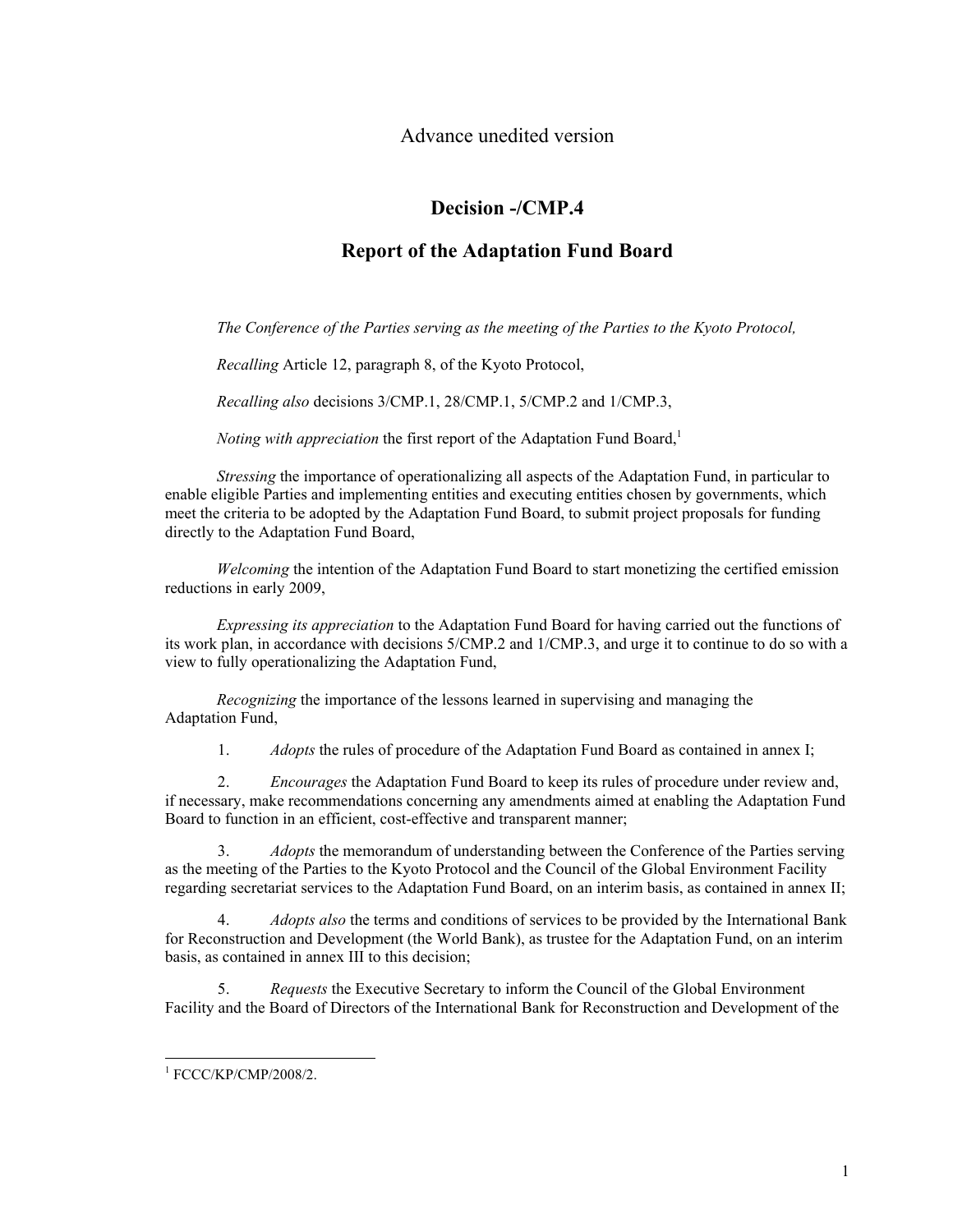adoptions of the memorandum of understanding and the terms and conditions of services referred to in paragraphs 3 and 4 above;

6. *Adopts* the strategic priorities, policies and guidelines of the Adaptation Fund as contained in annex IV;

- 7. *Takes note* of the work carried out by the Adaptation Fund Board concerning:
- (a) The development of specific operational policies and guidelines as referred to in decision 1/CMP.3, paragraph 5 (b);
- (b) The development of the criteria to ensure that the executing entities have the capacity to implement the administrative and financial management guidelines of the Adaptation Fund as referred to in decision 1/CMP.3, paragraph 5 (c);
- (c) The initialization of the monetization of the certified emission reductions;
- (d) Legal arrangements to operationalize the Adaptation Fund, including the commissioning of a feasibility study to provide clarity as regards the question of legal status;

8. *Requests* the Adaptation Fund Board to accelerate the development, adoption and implementation, as a matter of priority, of the specific operational policies and guidelines referred to in paragraph 7 (a) above;

9. *Requests* the Adaptation Fund Board to accelerate the development, adoption and implementation, as a matter of priority, of the criteria referred to in decision 1/CMP.3, paragraph 30, with a view to starting the processing, including approval and disbursement of funds, of project proposals without delay, and to report back on progress made to the Conference of the Parties serving as the meeting of the Parties to the Kyoto Protocol at its fifth session;

10. *Requests* the Adaptation Fund Board to start processing proposals for funding projects, activities or programmes, as applicable, and to report back on progress made to the Conference of the Parties serving as the meeting of the Parties to the Kyoto Protocol at its fifth session;

11. *Decides* that the Adaptation Fund Board be conferred such legal capacity as necessary for the discharge of its functions with regard to direct access by eligible Parties and implementing and executing entities, in accordance with decision 1/CMP.3, paragraphs 29 and 30, in particular legal capacity to enter into contractual agreements and to receive project, activity and programme proposals directly and to process them in accordance with paragraph 7 (a) and (b) above, as appropriate, consistent with decisions 5/CMP.2 and 1/CMP.3;

12. *Decides also* that in the discharge of its functions the Adaptation Fund Board shall develop the criteria mentioned in decision 1/CMP.3, paragraph 30, in accordance with the principles and modalities listed in decision 5/CMP.2 and that eligible Parties and implementing and executing entities shall meet those criteria in order to access funding from the Adaptation Fund;

13. *Decides further* that the provisions contained in paragraph 11 above will be reviewed as part of the review envisaged in decision 1/CMP.3, paragraph 33, taking into account the feasibility study commissioned by the Adaptation Fund Board, with a view to taking a decision as may be appropriate;

14. *Requests* the Adaptation Fund Board to inform Parties of the operational policies, guidelines and procedures for application for funding for adaptation projects and programmes as soon as the Board has adopted them;

15. *Decides* that at the seventh session of the Conference of the Parties serving as the meeting of the Parties to the Kyoto Protocol, half of the members of the Adaptation Fund Board, and their alternate members from the same group, shall continue to serve in office for one additional and final year;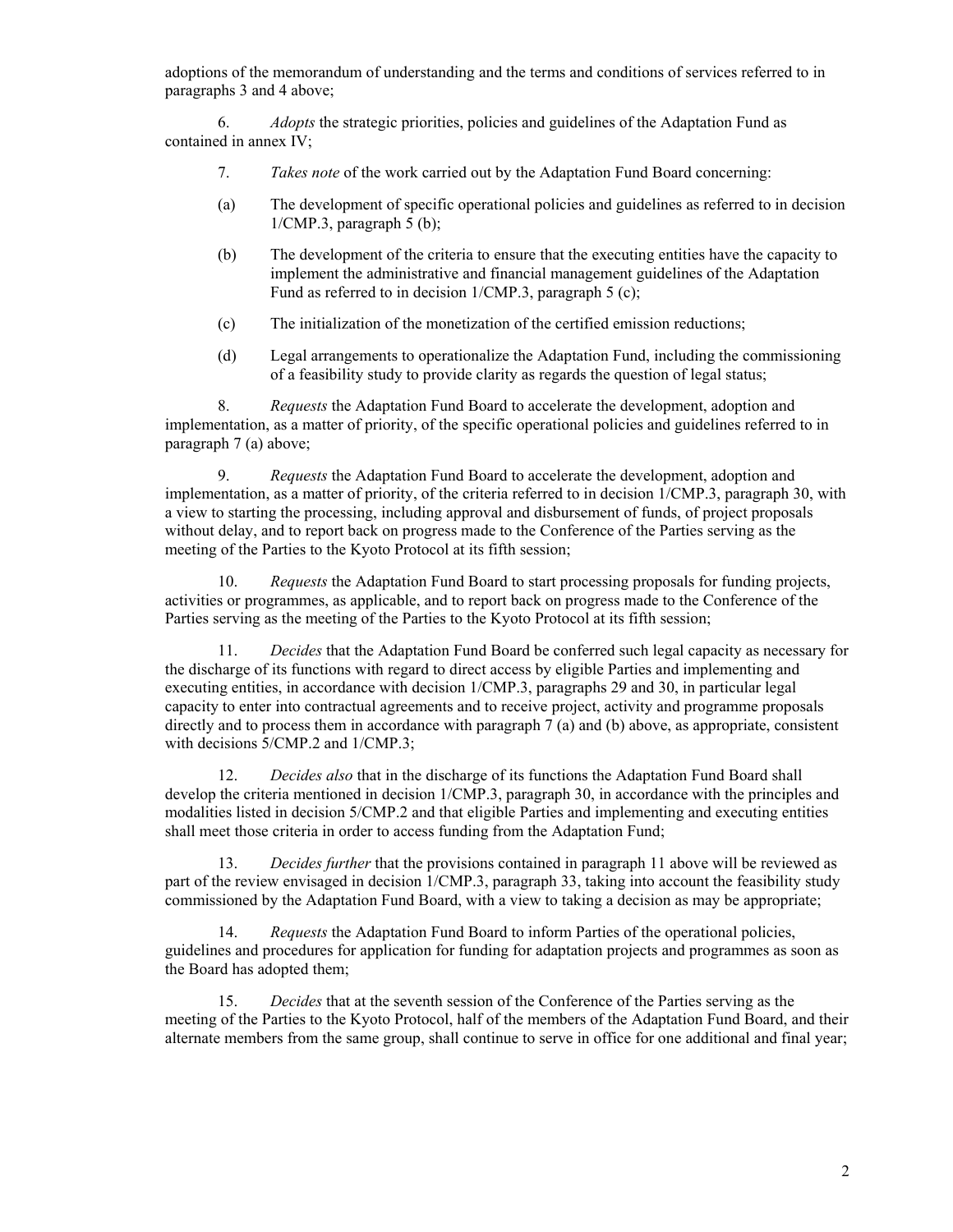16. *Decides also* that terms as members do not count towards the terms as alternate members, and that terms as alternate members do not count towards the terms as members;

17. *Expresses its deep appreciation* to the Governments of Australia, Denmark, Finland, France, Japan, Norway, Sweden, Switzerland and the United Kingdom of Great Britain and Northern Ireland for their contributions to covering the administrative expenses for operating the Adaptation Fund in the interim phase;

18. *Expresses also* its appreciation to the United Nations Environment Programme for its contribution in support of the work of the Adaptation Fund Board;

19. *Urges* Parties to make contributions as a matter of urgency to the trust fund for the Adaptation Fund to cover the administrative expenses for operating the Adaptation Fund in the interim phase;

20. *Decides* that contributions from Parties shall be reimbursed, upon request, in accordance with a timetable to be determined by the Adaptation Fund Board, and subject to the availability of resources.<sup>2</sup>

 2 FCCC/KP/CMP/2008/2, annex V.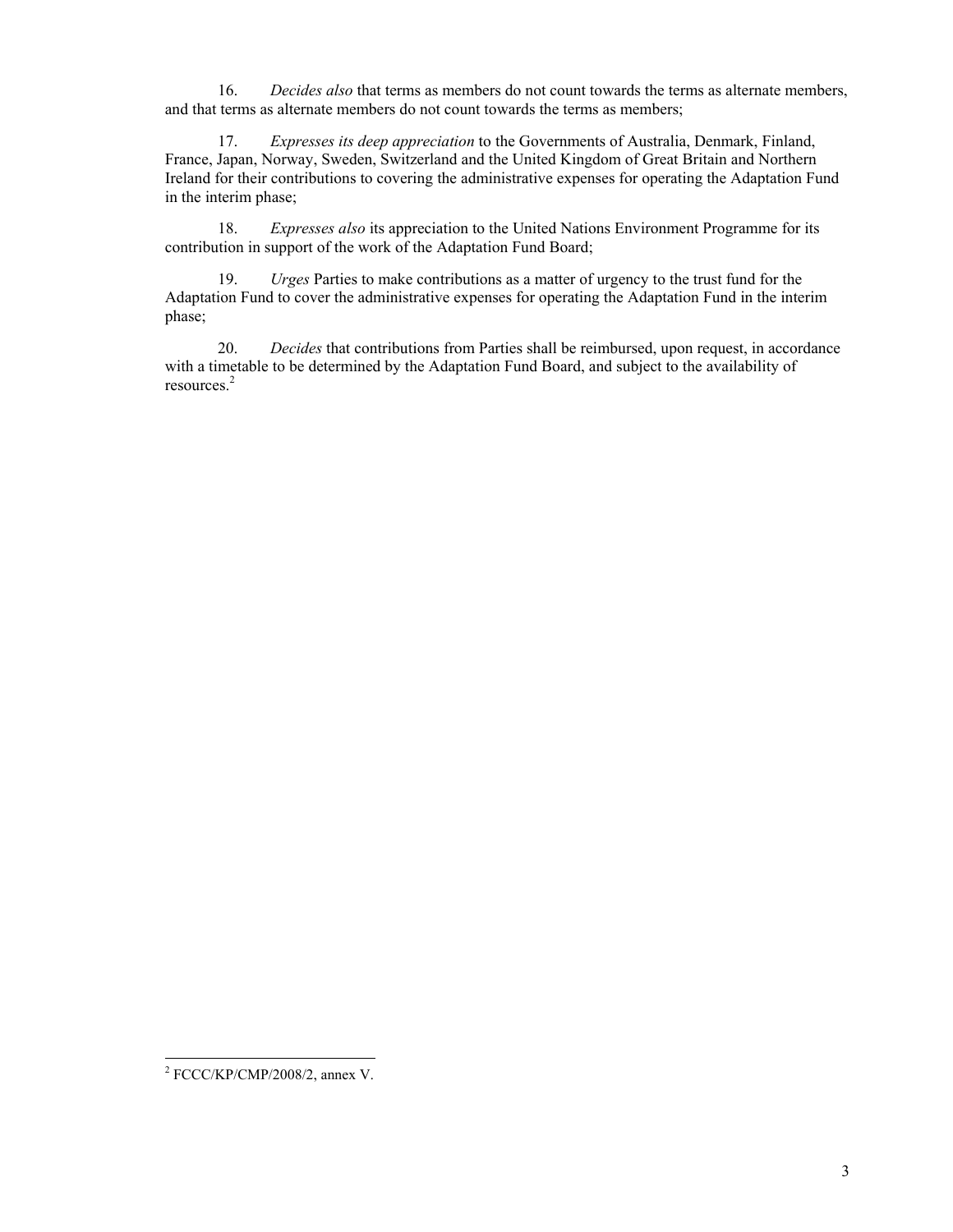#### ANNEX I

### **Rules of procedure of the Adaptation Fund Board**

#### **I. Scope**

1. These rules of procedure shall apply to the conduct of the business of the Adaptation Fund Board, in accordance with decision 1/CMP.3 of the third session of the Conference of the Parties serving as the meeting of the Parties to the Kyoto Protocol (CMP). These rules become effective on their adoption by the CMP.

## **II. Definitions**

- 2. For the purpose of these rules:
	- (a) "Fund" means the Adaptation Fund pursuant to decision 10/CP.7 of the seventh session of the Conference of the Parties;
	- (b) "Board" means the Adaptation Fund Board, established by decision 1/CMP.3 of the third session of the CMP as the operating entity of the Adaptation Fund with the mandate to supervise and manage the Adaptation Fund under the authority and guidance of the CMP;
	- (c) "Member" means a representative elected by the CMP as a member of the Adaptation Fund Board, accorded the right to vote;
	- (d) "Alternate" means a representative elected by the CMP as an alternate for each member;
	- (e) "Meeting" means any meeting of the Adaptation Fund Board;
	- (f) "Chair" means the Board member elected as Chair of the Adaptation Fund Board, according to paragraph 10 of these rules;
	- (g) "Vice-Chair" means the Board member elected as Vice-Chair of the Adaptation Fund Board, according to paragraph 10 of these rules;
	- (h) "Secretariat" is a body appointed by the CMP to provide secretariat services to the Board and to the Fund, consistent with decision 1/CMP.3, paragraphs 3, 18, 19 and 31;
	- (i) "Trustee" means the trustee for the Adaptation Fund;
	- (j) "Implementing entities" means the organizations that have been identified ex ante by the Board as meeting the criteria adopted by the Board, in accordance with decision 1/CMP.3, paragraph 5 (c), to access funding to implement concrete adaptation projects and programmes supported by the Fund;
	- (k) "Executing entities" are organizations that meet the criteria set by the Board to access funding to implement concrete adaptation projects and programmes supported by the Fund, subject to such audit mechanisms and due diligence criteria as established by the Board;
	- (l) "UNFCCC" means the United Nations Framework Convention on Climate Change;
	- (m) "Protocol" means the Kyoto Protocol to the United Nations Framework Convention on Climate Change;
	- (n) "Parties" means Parties to the Kyoto Protocol;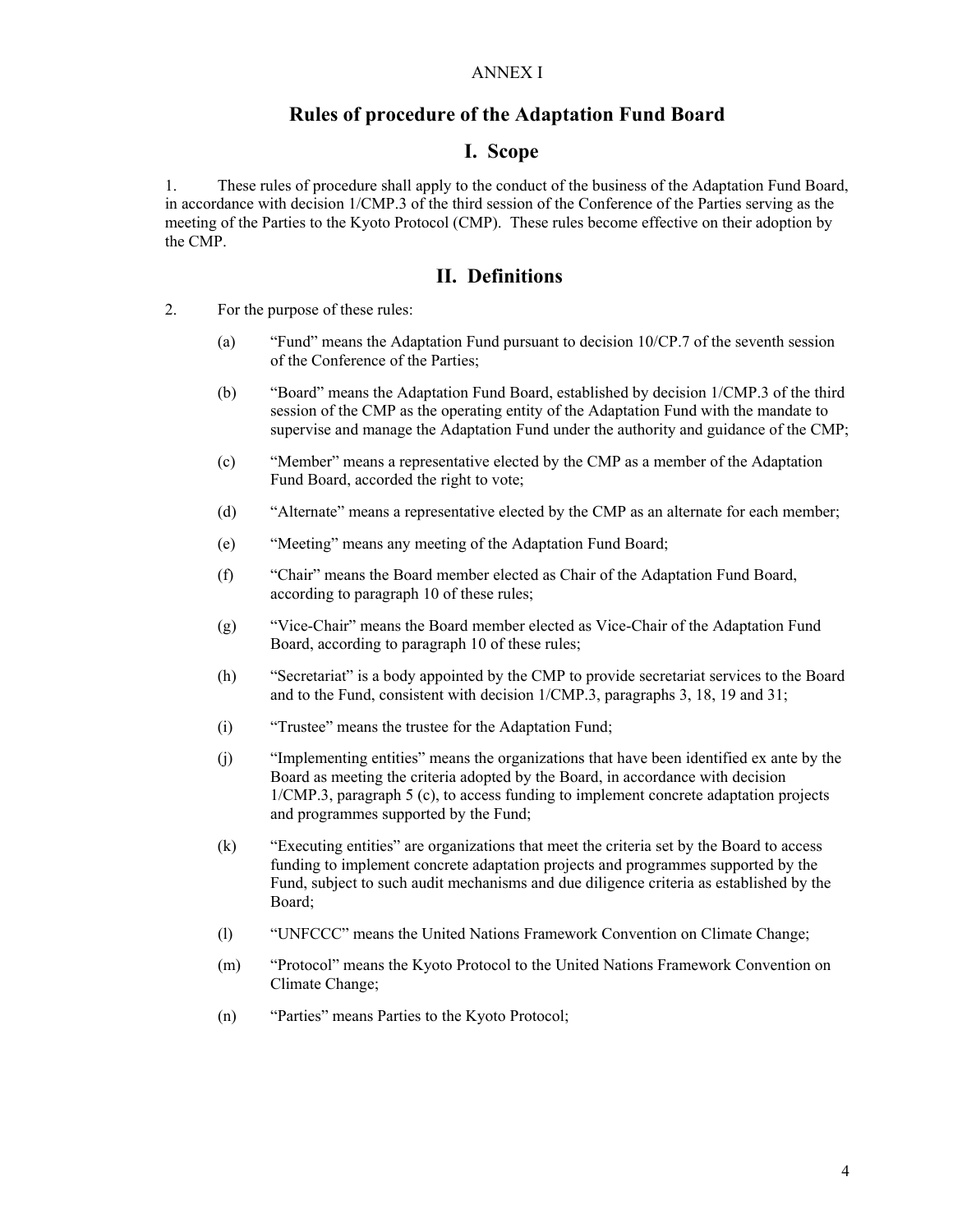- (o) "Annex I Parties" means Parties included in Annex I to the Convention, as may be amended, or Parties which have made a notification under Article 4, paragraph  $2(g)$ , of the Convention;
- (p) "Non-Annex I Parties" means Parties not included in Annex I to the Convention;
- (q) "Secretary" means the person in charge of providing support services and logistics to the Adaptation Fund Board meetings;
- (r) "Head of secretariat" means the head of the entity responsible for rendering secretariat services to the Adaptation Fund Board.

### **III. Board**

3. The Board shall comprise 16 members representing Parties, formally elected at a session of the CMP on the Adaptation Fund as follows:

- (a) Two representatives from each of the five United Nations regional groups;
- (b) One representative of the small island developing States;
- (c) One representative of the least developed country Parties;
- (d) Two other representatives from Annex I Parties;
- (e) Two other representatives from non-Annex I Parties.

4. The election of each member is to be accompanied by the election of an alternate following the same principles as set out in paragraph 3 above.

5. The member and alternate shall each serve for a term of two calendar years and shall be eligible to serve a maximum of two consecutive terms.

6. In the absence of a member, or when requested by a member in writing, his or her alternate will act for the member, including by voting in the member's stead.

7. If a member or an alternate resigns or is otherwise unable to complete the assigned term of office or to perform the functions of that office, a new member or alternate shall be elected in accordance with decision 1/CMP.3, paragraph 8.

8. Notwithstanding paragraph 7, if a member or an alternate resigns or is otherwise unable to complete the assigned term of office or to perform the functions of that office, the Adaptation Fund Board may decide, bearing in mind the proximity of the next session of the CMP, to appoint another member, or an alternate member, from the same constituency to replace the said member for the remainder of that member's mandate. The Adaptation Fund Board shall request the relevant constituency to nominate the new member, or the new alternate.

9. Except as may be expressly provided otherwise in these rules, any reference in these rules to a member shall be deemed to include his or her alternate, when such alternate acts for such member.

### **IV. Officers**

10. The Board shall elect the Chair and Vice-Chair from among its members, with one being from an Annex I Party and the other being from a non-Annex I Party. The term of office of the Chair and Vice-Chair shall be one calendar year. The office of Chair and Vice-Chair shall alternate annually between a member from an Annex I Party and a member from a non-Annex I Party.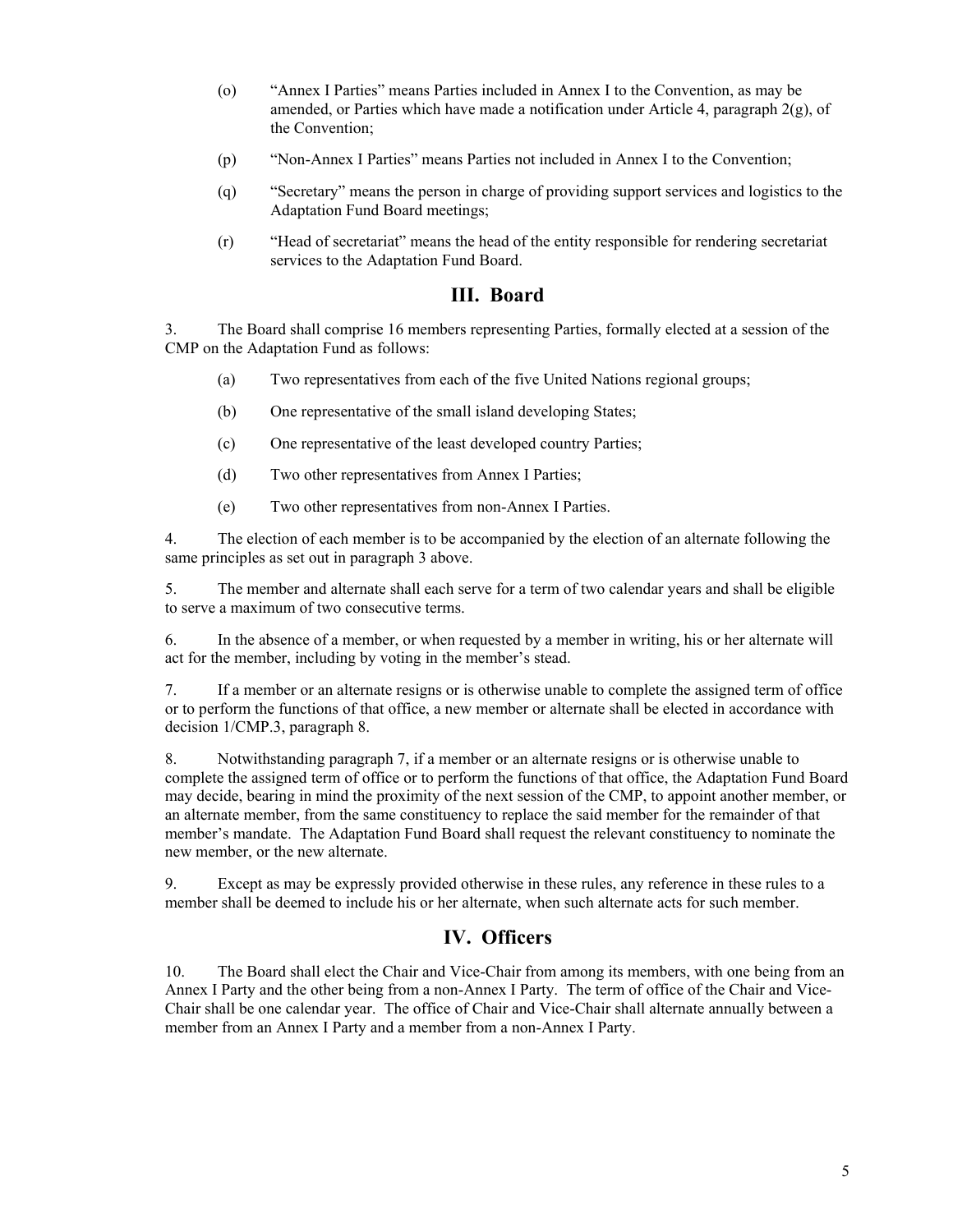11. If the Chair is temporarily unable to fulfil the obligations of the office, the Vice-Chair shall in the interim assume the obligations and authorities of the Chair. In the absence of the Chair and the Vice-Chair at a particular meeting, any other member designated by the Board shall temporarily serve as the Chair of that meeting.

12. If the Chair or Vice-Chair is unable to complete the term of office, the Board shall elect a replacement to complete the term of office.

13. The Chair shall, inter alia, declare the opening and closing of the meeting, ensure the observance of these rules, accord the right to speak, put questions to the vote and announce decisions. The Chair shall rule on points of order and, subject to these rules, shall have complete control of the proceedings and over the maintenance of order, including adjournment or suspension.

14. The Chair shall propose to the Board chairs and vice-chairs from among the members and alternates for specific working groups and committees, as necessary.

15. The Chair, or any member designated by the Chair, shall report to the CMP on behalf of the Board.

16. The Chair shall advocate and seek support for the Fund and the work of the Board. The Chair shall represent the Board at external meetings and shall report back to the Board on those meetings.

### **V. Secretariat**

17. The secretariat, being a dedicated team of officials to render secretariat services to the Adaptation Fund Board, shall:

- (a) Make the necessary arrangements for the meetings of the Board, including ensuring that announcements of the meetings are posted on the Adaptation Fund and UNFCCC websites, issuing invitations, preparing meeting documents and the final report, which will include decisions of the meeting, and shall post all documents on the website of the Adaptation Fund;
- (b) Designate a member of the dedicated team of officials to serve as Secretary of the Adaptation Fund Board meetings to provide support services and logistics;
- (c) Keep meeting records and arrange for the custody and preservation of documents of the meetings in the archives of the entity designated as the secretariat to the Adaptation Fund Board;
- (d) Generally perform all other functions that the Board may request.

### **VI. Meetings**

18. The Board shall meet at least twice every year or as frequently as necessary to enable it to discharge its responsibilities. The meetings of the Board shall take place in the country of the seat of the UNFCCC secretariat, except when meeting in conjunction with sessions of the CMP or with the sessions of subsidiary bodies under the UNFCCC, in which case the Board meeting may take place in the country or at the venue of the relevant UNFCCC meeting.

19. Unless the Board decides otherwise in accordance with paragraph 20, meetings shall be open to members, alternates and observers as referred to in paragraphs 31–32. Observers shall inform the secretariat of the composition of their delegation four weeks prior to the first day of any scheduled meeting.

20. The Board may declare any of its meetings, or segments thereof, closed; these shall then be open to members, alternates and the representatives of the secretariat and the trustee. The Board may invite any of the representatives referred to in paragraphs 31–32 to attend such meetings.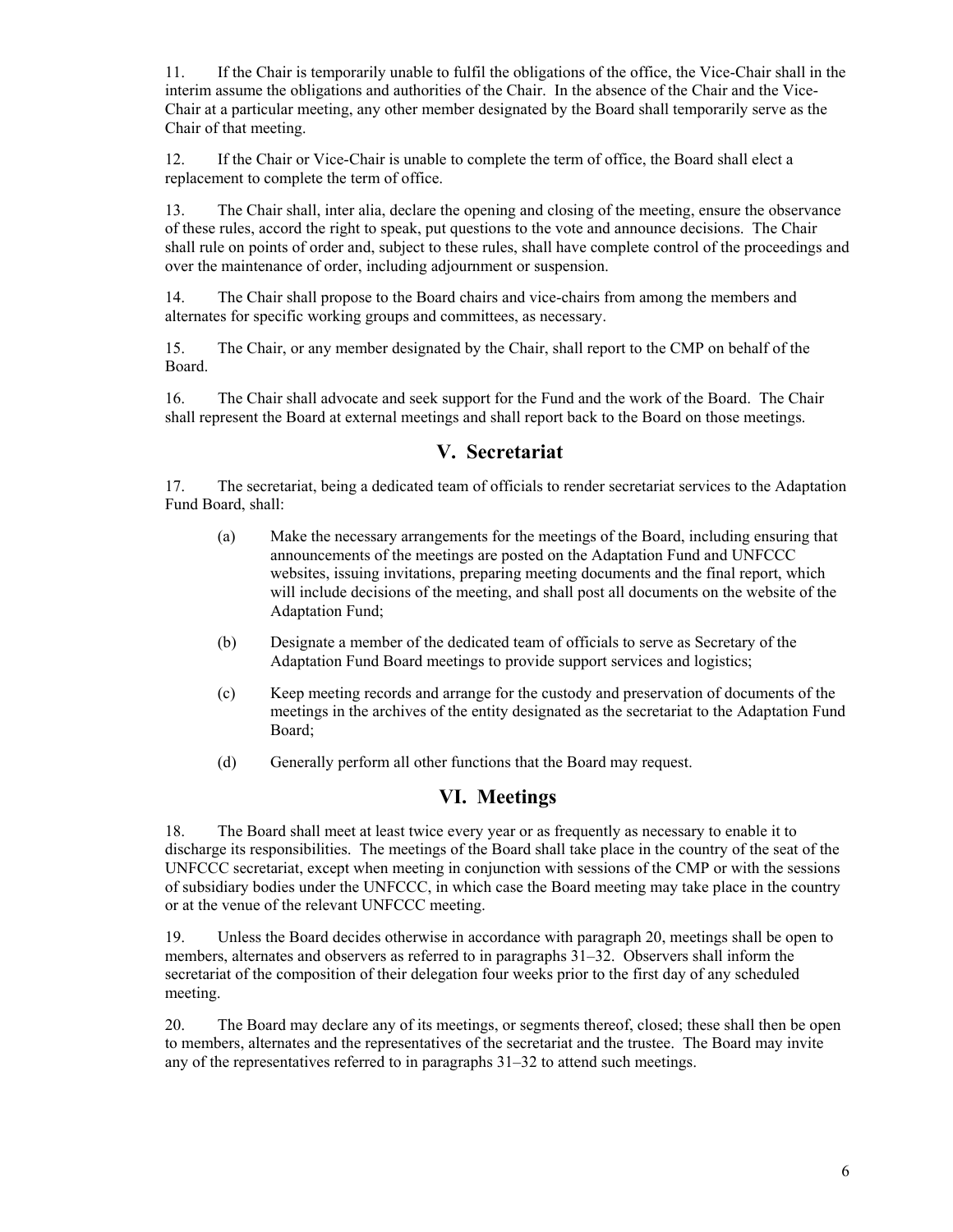21. At each meeting, the Board shall set the date and duration for the next meeting.

22. The secretariat shall notify all members, alternates and observers of the dates and venue of the meetings and circulate a formal invitation and provisional agenda for any meeting at least six weeks before the first day of the meeting.

23. A simple majority of the members of the Board must be present at a meeting to constitute a quorum. A quorum shall be verified by the Chair at the beginning of the meeting and at the time of the adoption of the decision.

24. Before the end of each meeting, the Chair shall present a draft report of the meeting, containing draft conclusions and decisions of the meeting, for consideration and approval by the Board. The Chair shall ascertain the existence of a quorum before adopting the draft report of the meeting on the understanding that the Chair will finalize the text, taking into account the amendments proposed during the meeting.

25. Any written records of the Board or recordings of proceedings shall be kept by the secretariat on behalf of the Board in accordance with paragraph 17 (c) and applicable rules and regulations. The secretariat shall make available to any Board member or alternate, at his or her request, copies of any records or recordings kept by the secretariat on behalf of the Board.

# **VII. Confidentiality and conflict of interest**

26. Information obtained from Adaptation Fund project participants marked as proprietary and/or confidential shall not be disclosed without the written consent of the provider of the information, except as required by national law.

27. Members and alternates have a duty not to disclose such confidential and/or proprietary information, unless required by applicable national law. This duty remains an obligation after the member's term expires.

28. Each member and alternate member shall take, and agree to respect, a written oath of service before assuming his or her service. The oath of service shall be witnessed by the Chair of the Adaptation Fund Board, and in the case of the Chair, by the Vice Chair of the Adaptation Fund Board. It shall read as follows:

"I solemnly declare that I will perform my duties and exercise my authority as member or alternate of the Adaptation Fund Board honourably, faithfully, impartially and conscientiously.

"I further solemnly declare that, subject to my responsibilities within the Adaptation Fund Board, I shall not disclose, even after the termination of my functions, any information marked confidential coming to my knowledge by reason of my duties in the Adaptation Fund Board.

"I shall disclose immediately to the Adaptation Fund Board any interest in any matter under discussion before the Adaptation Fund Board which may constitute a conflict of interest or which might be incompatible with the requirements of independence and impartiality expected of a member or alternate of the Adaptation Fund Board and I shall refrain from participating in the work of the Adaptation Fund Board in relation to such matter."

29. At each meeting, members and alternates must declare any conflicts of interest they may have in relation to any items on the agenda.

30. Members and alternates shall be bound by the rules of procedure of the Adaptation Fund Board, and shall recuse themselves from all related deliberations and decision-making should any personal and/or financial interest arise in any aspect of a project activity or a body representing a project for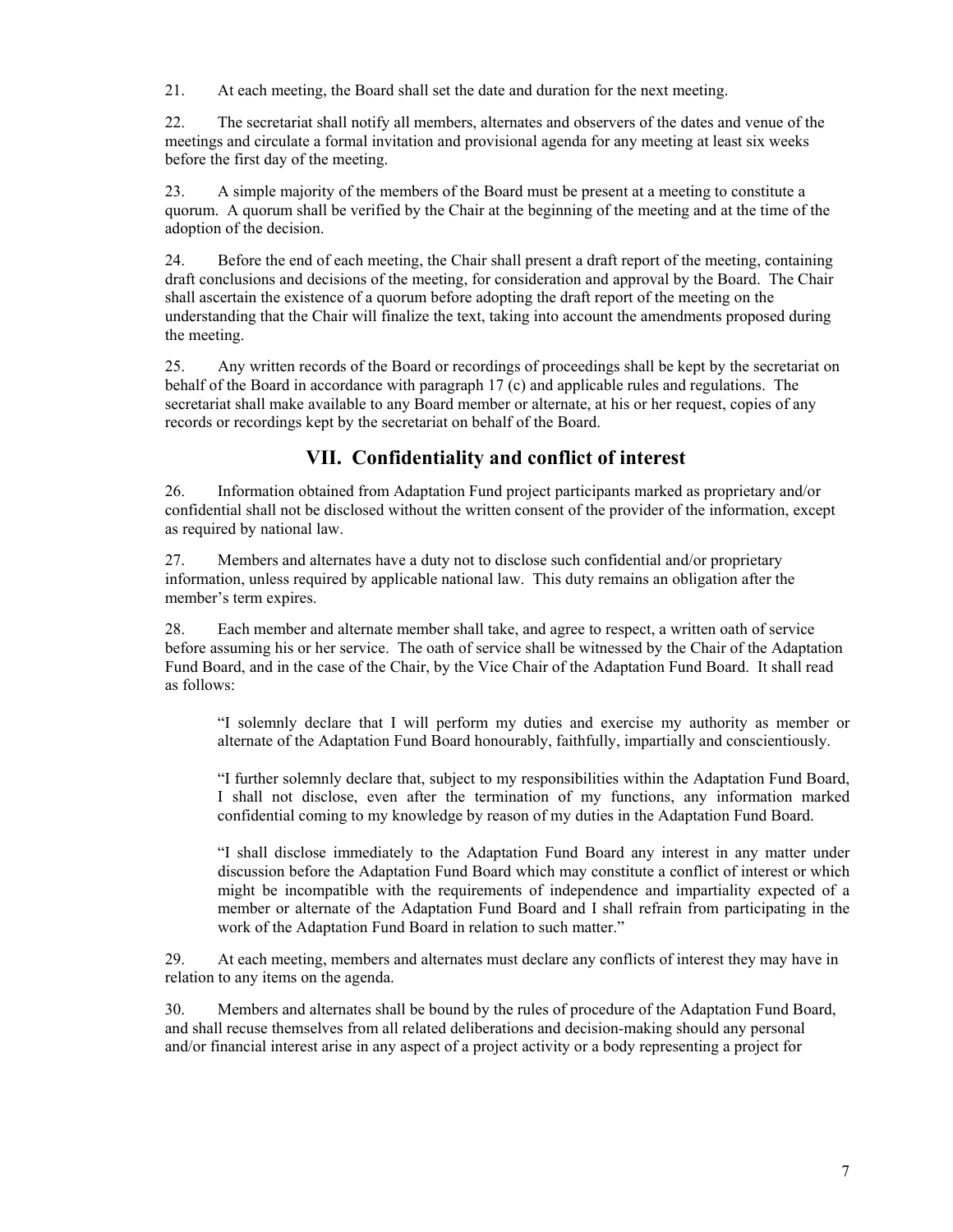approval to the Board. Members and alternates have an obligation to promptly disclose any such situation.

# **VIII. Observers**

31. Except where otherwise decided by the Board, meetings shall be open for attendance, as observers, to representatives of UNFCCC Parties, the UNFCCC secretariat and UNFCCC accredited observers. Such observers may attend without the right to vote.

32. The secretariat shall, upon the request of the Board, notify any individual or entity, whether national or international, governmental or non-governmental, qualified in a field related to the work of the Fund, of any meeting so that it may be represented by an observer.

33. Observers may, upon the invitation of the Chair and if there is no objection from any of the members present, participate without the right to vote in the proceedings of any meeting in matters of direct concern to the body or agency, which they represent.

34. Observers may, upon invitation of the Chair and if there is no objection from the members present, make presentations relating to matters under consideration by the Board.

# **IX. Procedures for public communication**

35. The secretariat shall acknowledge receipt of unsolicited communications addressed to the Chair and make them available to the Chair and the Board via e-mail or fax. The Chair, with the support of the secretary of the Board, shall initiate action, including consultation with the Board, as needed, and answer unsolicited communications on behalf of the Board, as appropriate.

36. Unsolicited communications may be taken into consideration at the Board's next meeting if received before the document submission deadline (four weeks prior to the meeting). Any unsolicited communication received after this deadline would normally be considered at a subsequent meeting. At the discretion of the Chair, a communication may be brought forward to the Board.

37. If a member or alternate of the Board, in that capacity, receives an unsolicited communication, he or she shall forward it to the secretariat, copying the sender of the unsolicited communication, for processing as per the above. The same shall apply for submissions received by members of panels, committees or working groups.

## **X. Agenda**

38. The Chair, assisted by the secretariat, shall draft the provisional agenda for each regular meeting. The secretariat shall indicate the administrative and financial implications of all substantive agenda items submitted to the meeting. The provisional agenda, together with the notice of the meeting and other relevant documents, shall be transmitted to all those invited to the meeting in accordance with paragraphs 22 and 43 of these rules.

39. The Board shall, at the beginning of each meeting, adopt the agenda for the meeting.

40. Any item on the agenda of any meeting, consideration of which has not been completed at the meeting, shall automatically be included in the agenda of the next meeting unless otherwise decided by the Board.

# **XI. Travel**

41. As soon as the Trust Fund for the Adaptation Fund is established, eligible members and alternates of the Board shall have their full costs of travel and daily subsistence allowance (DSA), including full transit costs, at the standard United Nations DSA rate, provided under the budget of the Board and secretariat.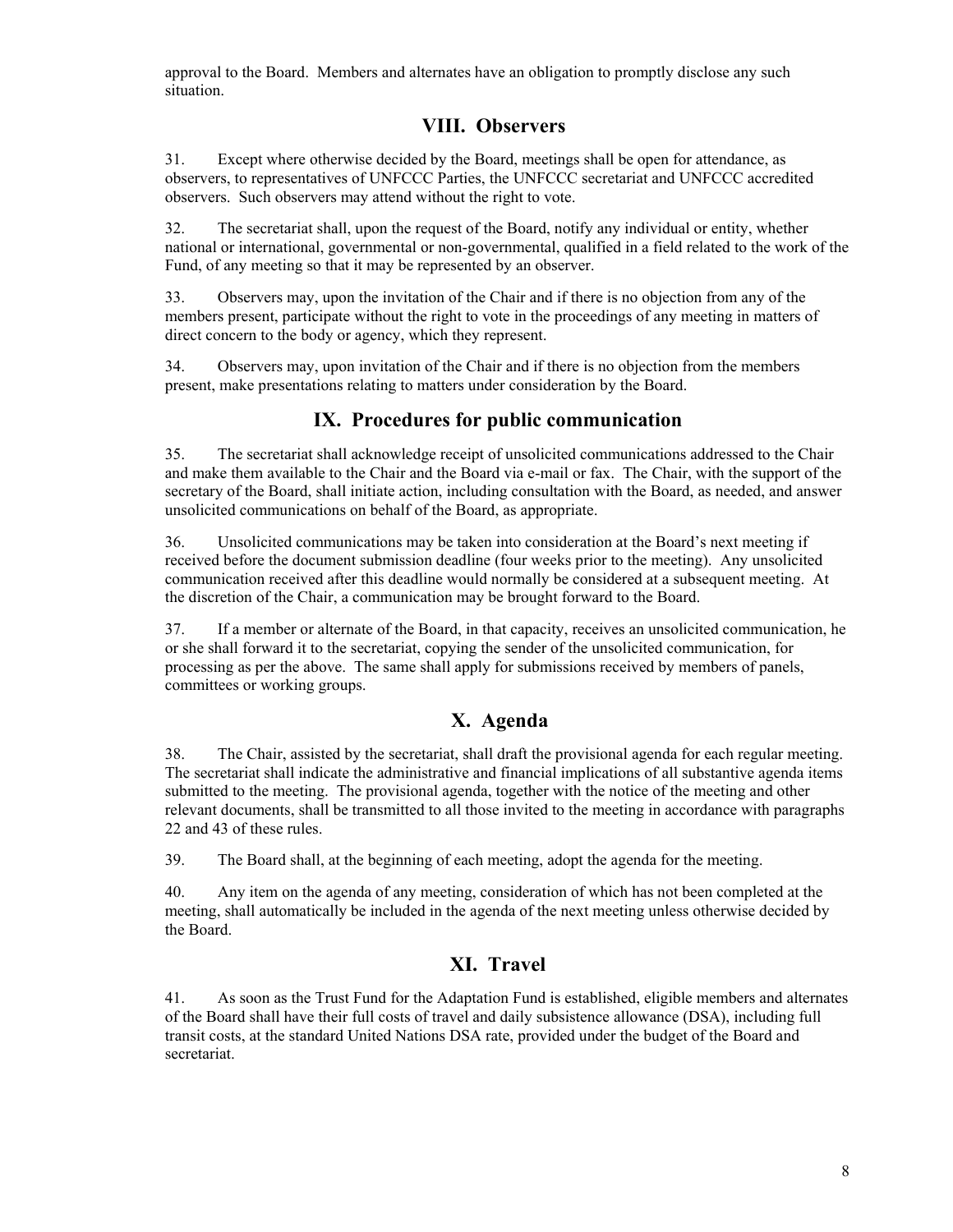42. As soon as the Trust Fund for the Adaptation Fund is established, travel for Board members and alternates shall be arranged according to United Nations rules.

## **XII. Transmittal of documents**

43. The secretariat shall transmit the documentation related to items on the provisional agenda to all those invited to the meeting at least four weeks before the first day of the meeting scheduled. In exceptional circumstances, the Chair may instruct the secretariat to transmit a document after the deadline.

# **XIII. Decision-making and voting**

44. Decisions of the Board shall be taken by consensus whenever possible.

45. If all efforts to reach a consensus have been exhausted and no agreement has been reached, decisions shall be taken by a two-thirds majority of the members present at the meeting on the basis of one member, one vote.

46. An alternate may cast a vote only if acting for the member in accordance with paragraph 6.

47. The Chair shall ascertain whether consensus has been reached. The Chair shall declare that a consensus does not exist if there is a stated objection to the proposed decision under consideration by a member or alternate acting for a member.

48. After ascertaining the existence of a quorum, the Chair shall announce the start of voting, after which no one shall be permitted to intervene until the results of the vote have been announced, unless an issue is raised in connection with the process of voting.

49. Voting shall be by roll-call, which shall be taken in alphabetical order of the names of the members, beginning with the member whose name is drawn by lot by the Chair.

50. The name of each member shall be called in all roll-calls, and he or she shall indicate the vote ('yes' or 'no') or abstention.

51. Votes cast by each member participating in a roll-call shall be recorded in the report of the meeting.

# **XIV. Termination of Board membership**

52. The Board may propose to the CMP the termination of the membership of any member or alternate for cause including, inter alia, breach of the conflict of interest provision, breach of the confidentiality provisions, or failure to attend two consecutive meetings of the Board without proper justification.

53. The Board shall recommend to the CMP the termination of the membership of a member or an alternate only after the member or alternate has been given the opportunity of a hearing by the Board in a meeting.

54. Any motion calling for the termination of the membership of a member or alternate shall be decided in accordance with the voting rules in section XIII above. When the motion concerns the termination of the office of a Chair, the Vice-Chair shall act as Chair until the voting has been conducted and its result announced.

# **XV. Committees and working groups**

55. The Board may establish committees, panels and working groups, if required, to provide, inter alia, expert advice, to assist the Adaptation Fund Board in the performance of its functions.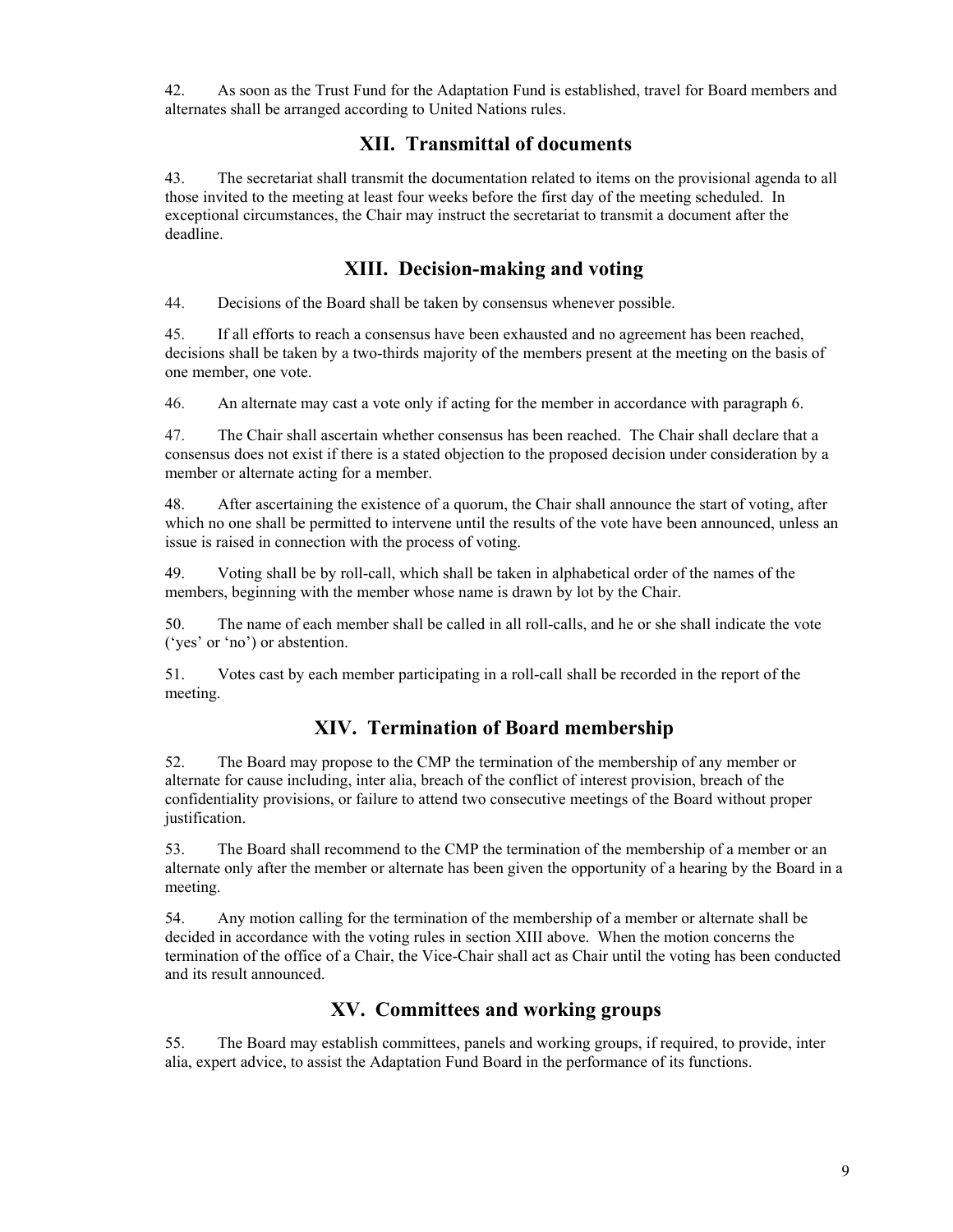# **XVI. Intersessional decisions**

56. Decisions without meetings may occur on an extraordinary basis when, in the judgement of the Chair and the Vice-Chair, a decision must be taken by the Board that should not be postponed until the next meeting of the Board. The secretariat, with the approval of the Chair, shall transmit to each member and alternate a proposed decision with an invitation to approve the decision on a no-objection basis.

57. Each member's comments on the proposed decision shall be sent to the secretariat during such period as the secretariat may prescribe, provided that such period is no less than two weeks.

58. At the expiration of the period prescribed for comments, the decision shall be approved unless there is an objection. If a proposed decision has financial implications, approval of the decision will require replies from at least two-thirds of the members. If there is an objection raised by any member to any proposed decision that cannot be resolved, the Chair shall include consideration of the proposed decision as an item on the agenda for the next meeting.

59. Any intersessional decision shall be deemed to have been taken at the headquarters of the UNFCCC secretariat. The secretariat shall inform members and alternates about the decision and post all intersessional decisions on the Adaptation Fund website.

## **XVII. Languages**

60. The working language for the Board shall be English. Simultaneous interpretation shall be provided during its meetings in all of the official United Nations languages that correspond to the actual language requirements of the members and alternates present at that meeting.

61. Late meetings, committees and working groups will be held in English when interpretation is not available.

62. Documents for the meetings will be provided in English only.

63. The full text of all reports including decisions taken by the Board shall be made publicly available via the Adaptation Fund website in all six official languages of the United Nations.

## **XVIII. Amendments to rules of procedure**

64. These rules of procedure may be amended according to paragraphs 44–51 above and, to be effective, must be formally approved by the CMP.

# **XIX. Overriding authority of the Kyoto Protocol**

65. In the event of any conflict between any provisions of these rules and any provisions of the Kyoto Protocol, the Kyoto Protocol shall prevail.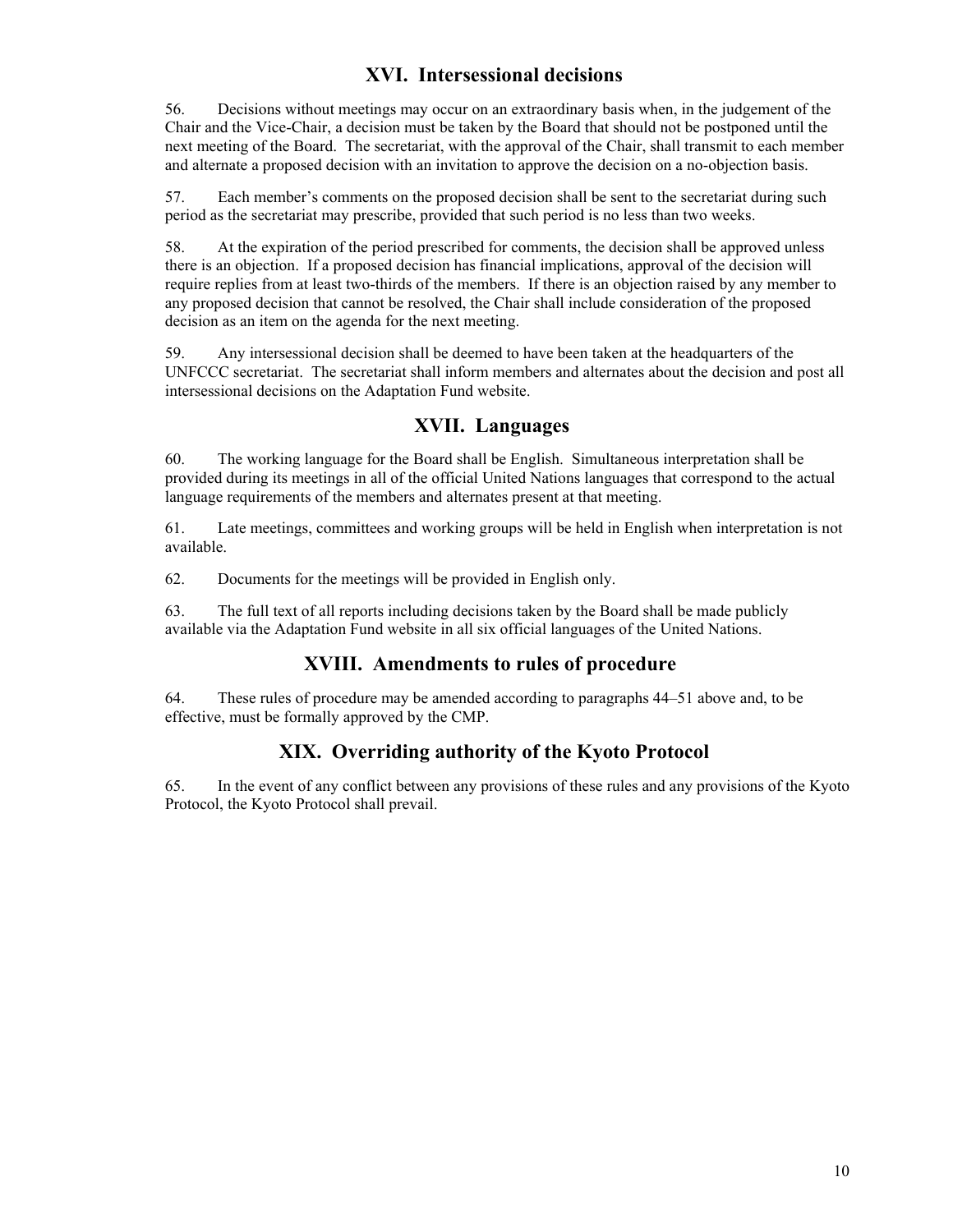#### ANNEX II

## **Legal arrangements for the secretariat of the Adaptation Fund Board**

## **Introduction**

1. Article 12 of the Kyoto Protocol to the United Nations Framework Convention on Climate Change, in defining a clean development mechanism, includes a provision to "ensure that a share of the proceeds from certified project activities is used to cover administrative expenses as well as to assist developing country Parties that are particularly vulnerable to the adverse effects of climate change to meet the costs of adaptation." Further, by its decision 10/CP.7, the Conference of the Parties established the Adaptation Fund to "finance concrete adaptation projects and programmes in developing country Parties that are Parties to the Protocol…".

2. By its decision 1/CMP.3, the Conference of the Parties serving as the meeting of the Parties to the Kyoto Protocol (CMP) established the Adaptation Fund Board as the operating entity of the Adaptation Fund. Decision 1/CMP.3, paragraph 19, "invites the Global Environment Facility (GEF) to provide secretariat services to the Adaptation Fund Board on an interim basis."

3. The text of a draft Memorandum of Understanding (MOU) between the CMP and the Council of the GEF regarding secretariat services to the Adaptation Fund Board is presented in the appendix.

4. The form adopted is that of a MOU. An MOU is a form of arrangement that is often used to denote a firm, but not legally binding, commitment between two or more organizations. It provides that the arrangements described therein will become effective upon approval by the CMP and the Council of the GEF.

5. The MOU will be finalized upon mutual agreement by the CMP and the Council of the GEF.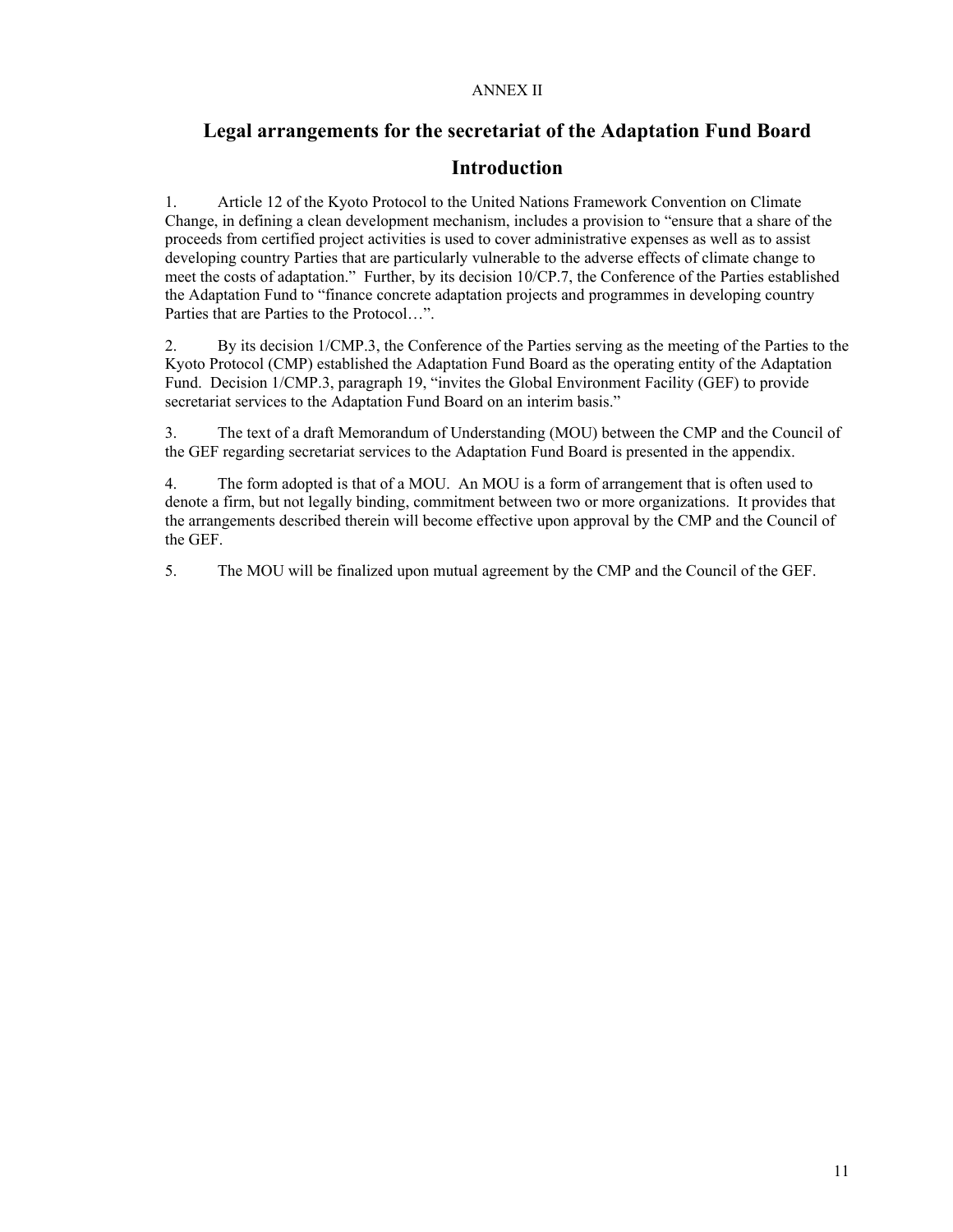#### APPENDIX

# **MEMORANDUM OF UNDERSTANDING BETWEEN THE CONFERENCE OF THE PARTIES SERVING AS THE MEETING OF THE PARTIES TO THE KYOTO PROTOCOL AND THE COUNCIL OF THE GLOBAL ENVIRONMENT FACILITY REGARDING SECRETARIAT SERVICES TO THE ADAPTATION FUND BOARD**

### **I. Preamble**

The Conference of the Parties serving as the meeting of the Parties to the Kyoto Protocol (hereinafter the CMP) having decided (decision 5/CMP.2) to establish the Adaptation Fund of the Kyoto Protocol (hereinafter the Fund) and having further decided (decision 1/CMP.3) that the operating entity of the Fund shall be the Adaptation Fund Board (hereinafter the Board) established to supervise and manage the Fund, and that the Board should develop and approve draft legal and administrative arrangements for secretariat services and the trustee for approval by the CMP (decision 1/CMP.3, paragraph 5 (j)), and having invited the Global Environment Facility (hereinafter the GEF) to provide secretariat services to the Board, on an interim basis,

Recognizing the willingness of the GEF to provide secretariat services to the Board (hereinafter the secretariat) on an interim basis,

Having consulted with each other and taking into account the relevant aspects of their governance structures, as reflected in their constituent instruments,

The CMP and the Council of the GEF (hereinafter the Council) have reached the following understanding in accordance with the recommendation of the Board:

### **II. Purpose**

1. The purpose of the present Memorandum of Understanding (hereinafter the MOU) is to make provisions for the relationship between the CMP and the Council and to fulfil Article 12 of the Kyoto Protocol and decision  $1/CMP.3$  in connection with the provision of secretariat services as the secretariat.

### **III. Secretariat services**

2. The secretariat shall, under the guidance and instructions of the Board, provide the following services to the Board to support and facilitate the work of the Board:

- (a) As a dedicated team of officials, provide secretariat services to the Board in a functionally independent and effective manner;
- (b) Manage the daily operations of the Fund and report to the Board;
- (c) Assist the Board in developing strategies, policies and guidelines for the Fund;
- (d) Ensure timely implementation of the decisions of the Board;
- (e) With respect to the day to day functioning of the Fund, act as liaison between the Board and Parties and implementing and executing entities;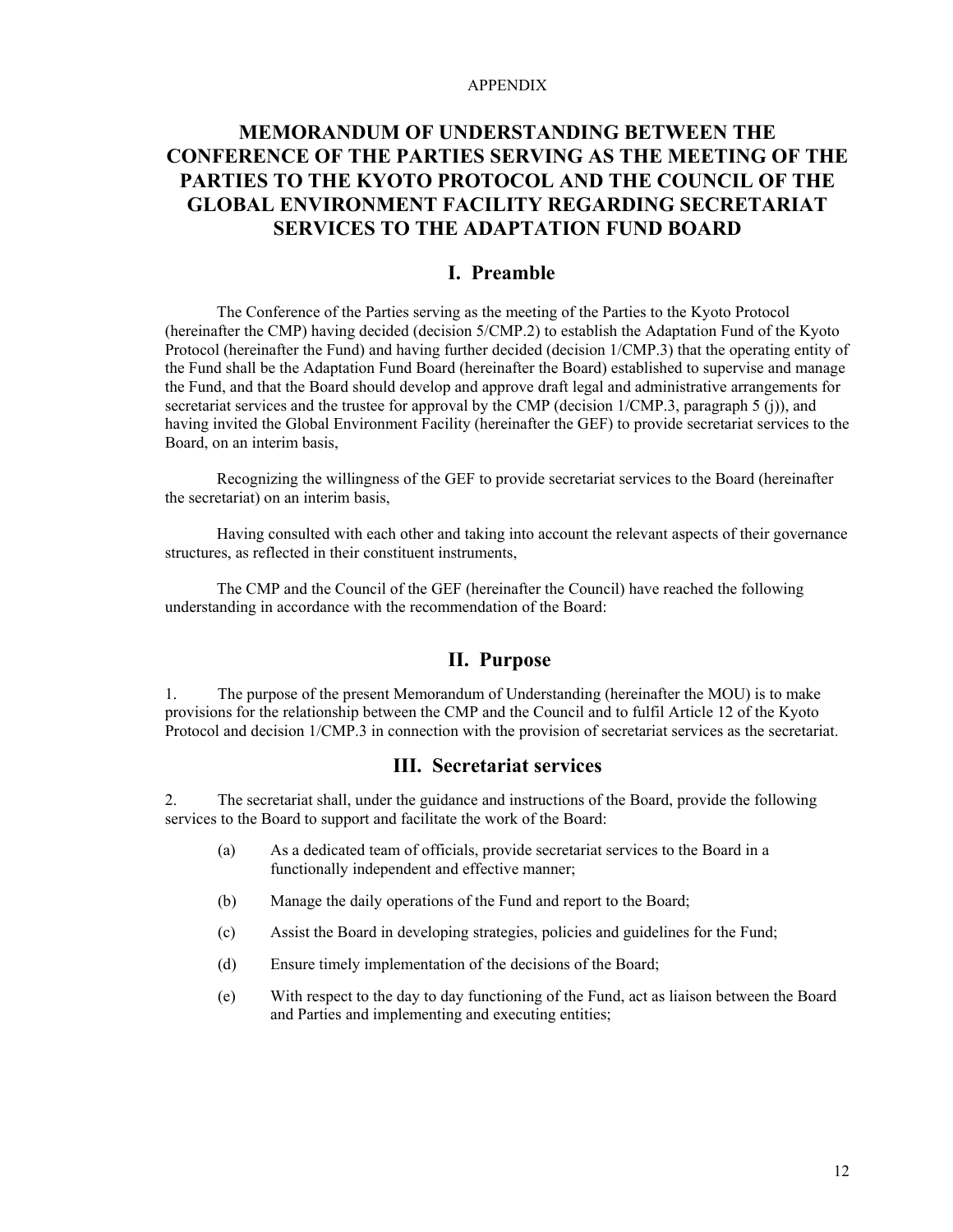- (f) Make arrangements for the meetings of the Board, including issuance of invitations and preparation of documents and reports of meetings, and provide a secretary of the Board meeting;
- (g) Develop the work programme and annual administrative budget of the Fund and submit them for approval by the Board;
- (h) Ensure the implementation of the operational policies and guidelines of the Fund developed by the Board through, inter alia, the development of a project cycle based on criteria to be adopted by the Board;
- (i) Operationalize the project cycle by:
	- (i) Undertaking initial review and screening of project proposals to assess conformity with guidelines approved by the Board;
	- (ii) Presenting project proposals for Board approval;
	- (iii) Monitoring implementation of progress;
	- (iv) Periodically reporting to the Board on portfolio performance;
- (j) Coordinate the formulation and monitor the implementation of projects, ensuring liaison with other bodies as required;
- (k) Liaise, as appropriate, with the secretariats of other relevant international bodies;
- (l) Provide the trustee with all relevant information to enable it to carry out its responsibilities, consistent with decision 1/CMP.3 and the decisions of the Board;
- (m) Provide services to ensure and facilitate proper communication with Parties;
- (n) Perform any other functions assigned to it by the Board.

3. The head of the secretariat responsible for rendering the services shall be accountable to the Board.

### **IV. Amendments**

4. Any amendments to the present MOU will be mutually agreed upon by the CMP and the Council. The Board may recommend to the CMP any amendments to the MOU.

#### **V. Interpretation**

5. If differences arise in the interpretation of the present MOU, the Council and the CMP or the Board, as appropriate, will consult each other and reach a mutually agreed solution.

### **VI. Entry into effect**

6. The present MOU will come into effect upon adoption by the CMP and the Council. Either party may withdraw this MOU at any time by notification addressed to the other party. The withdrawal will take effect six months after the notification.

### **VII. Review**

7. Decision 1/CMP.3, paragraph 32, provides for a review of the interim institutional arrangements after three years at the sixth session of the CMP. The present MOU will be reviewed in accordance with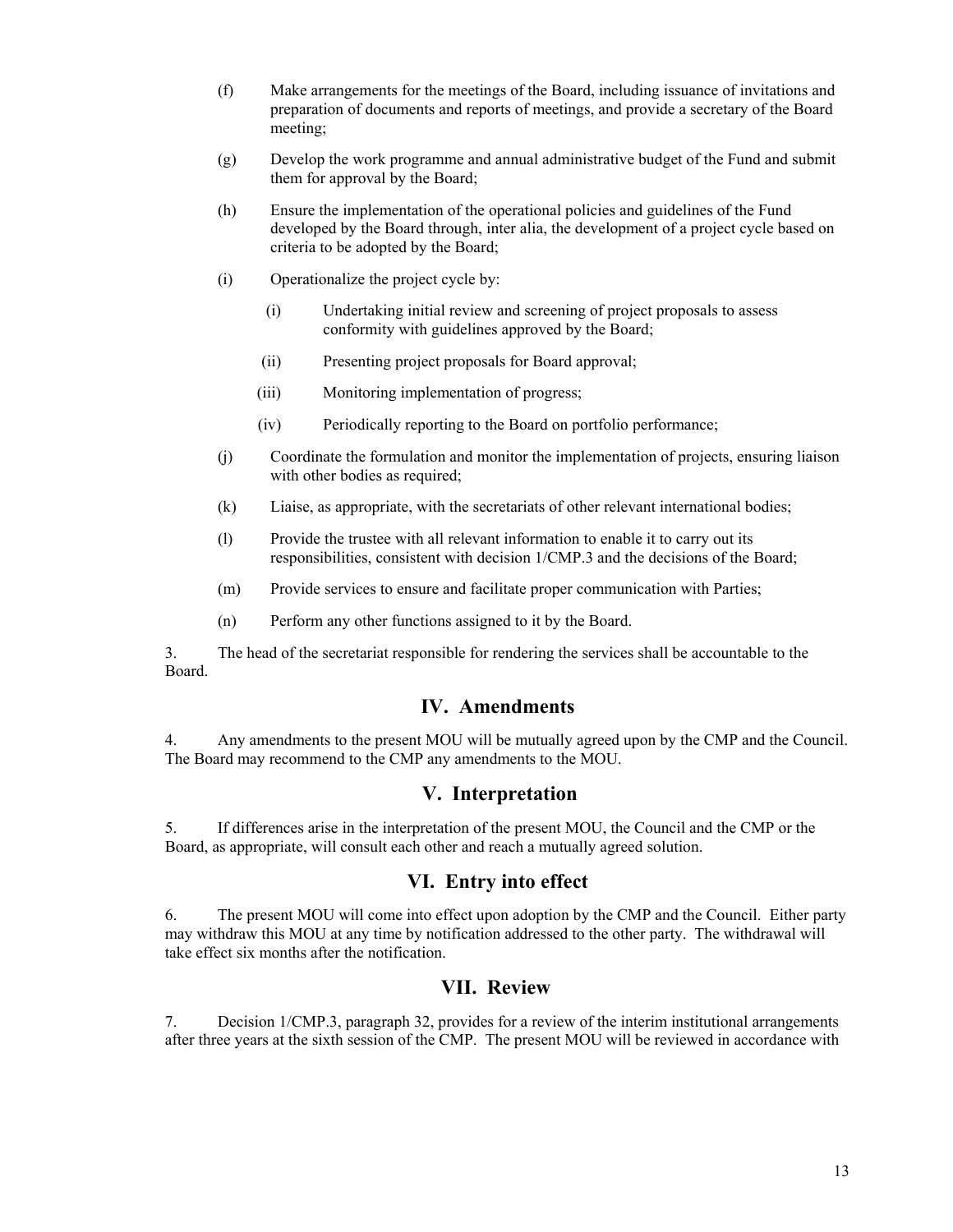that decision. Following that review, this MOU may be modified to reflect any decisions mutually agreed by the CMP and by the Council.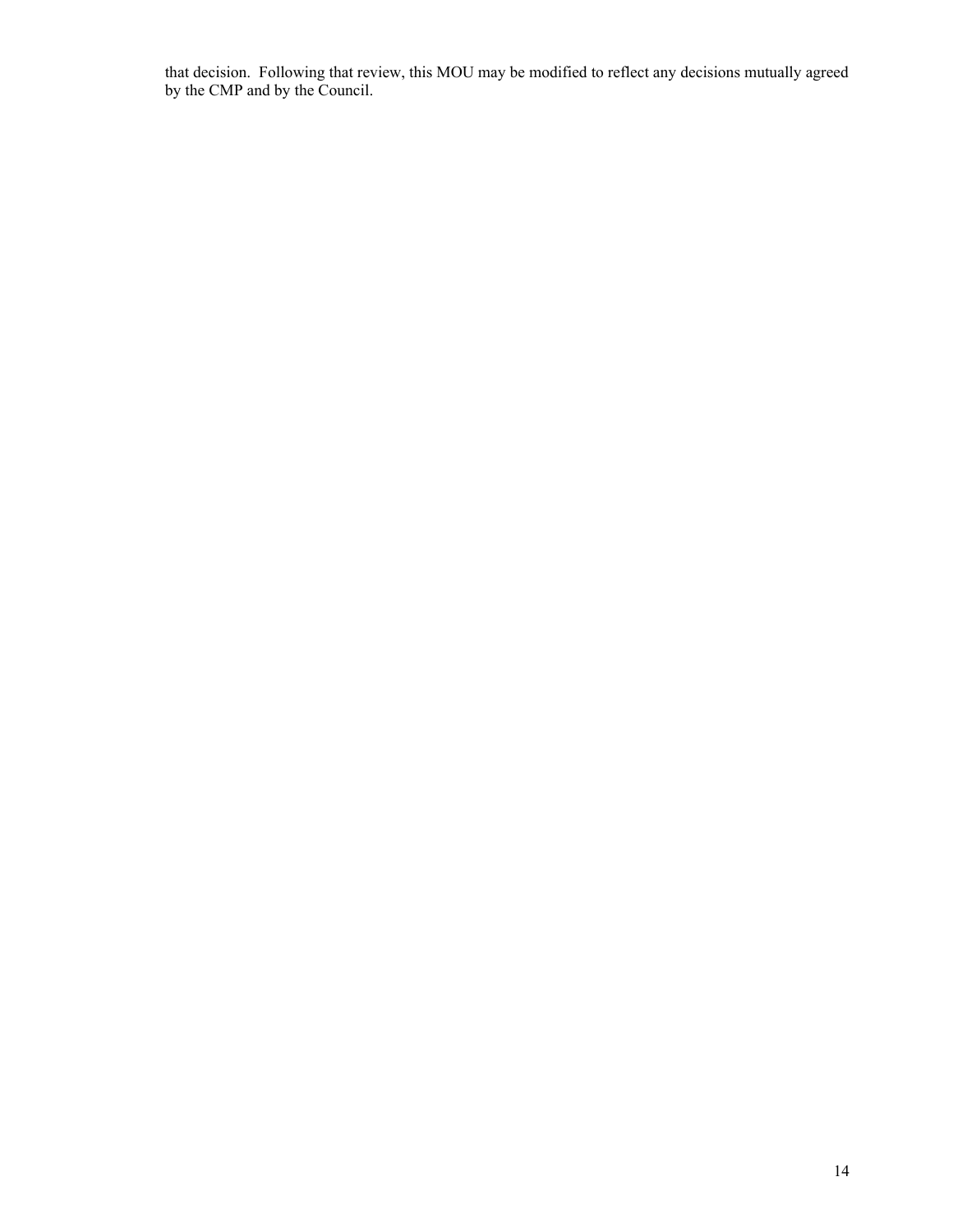#### ANNEX III

# **LEGAL ARRANGEMENTS BETWEEN THE CONFERENCE OF THE PARTIES SERVING AS THE MEETING OF THE PARTIES TO THE KYOTO PROTOCOL AND THE INTERNATIONAL BANK FOR RECONSTRUCTION AND DEVELOPMENT (WORLD BANK) REGARDING THE SERVICES TO BE PROVIDED BY THE TRUSTEE FOR THE ADAPTATION FUND**

1. The Conference of the Parties serving as the meeting of the Parties to the Kyoto Protocol (CMP), by its decision 1/CMP.3, paragraph 31, requested the Adaptation Fund Board to develop the necessary legal arrangements to be concluded between the CMP and the trustee servicing the Adaptation Fund, and present the legal arrangements for adoption by the CMP.

2. In response to the above decision, the draft terms and conditions of services to be provided by the International Bank for Reconstruction and Development (the World Bank) as interim trustee for the Adaptation Fund (the World Bank in such capacity, the Trustee) (the Terms and Conditions), contained in the appendix, have been submitted to the Adaptation Fund Board for its consideration.

3. It is recommended that pursuant to decision 1/CMP.3, paragraph 31, the Adaptation Fund Board: (1) approve the draft Terms and Conditions; (2) recommend to the CMP, at its fourth session, to conclude the legal arrangement between the CMP and the World Bank by way of approving and accepting the terms and conditions, subject to approval and acceptance of the same by the World Bank; and (3) invite the World Bank to take any necessary action to accept the invitation to serve as the trustee, including seeking approval of the terms and conditions by the Board of Directors of the World Bank, following approval and acceptance of the same by the CMP.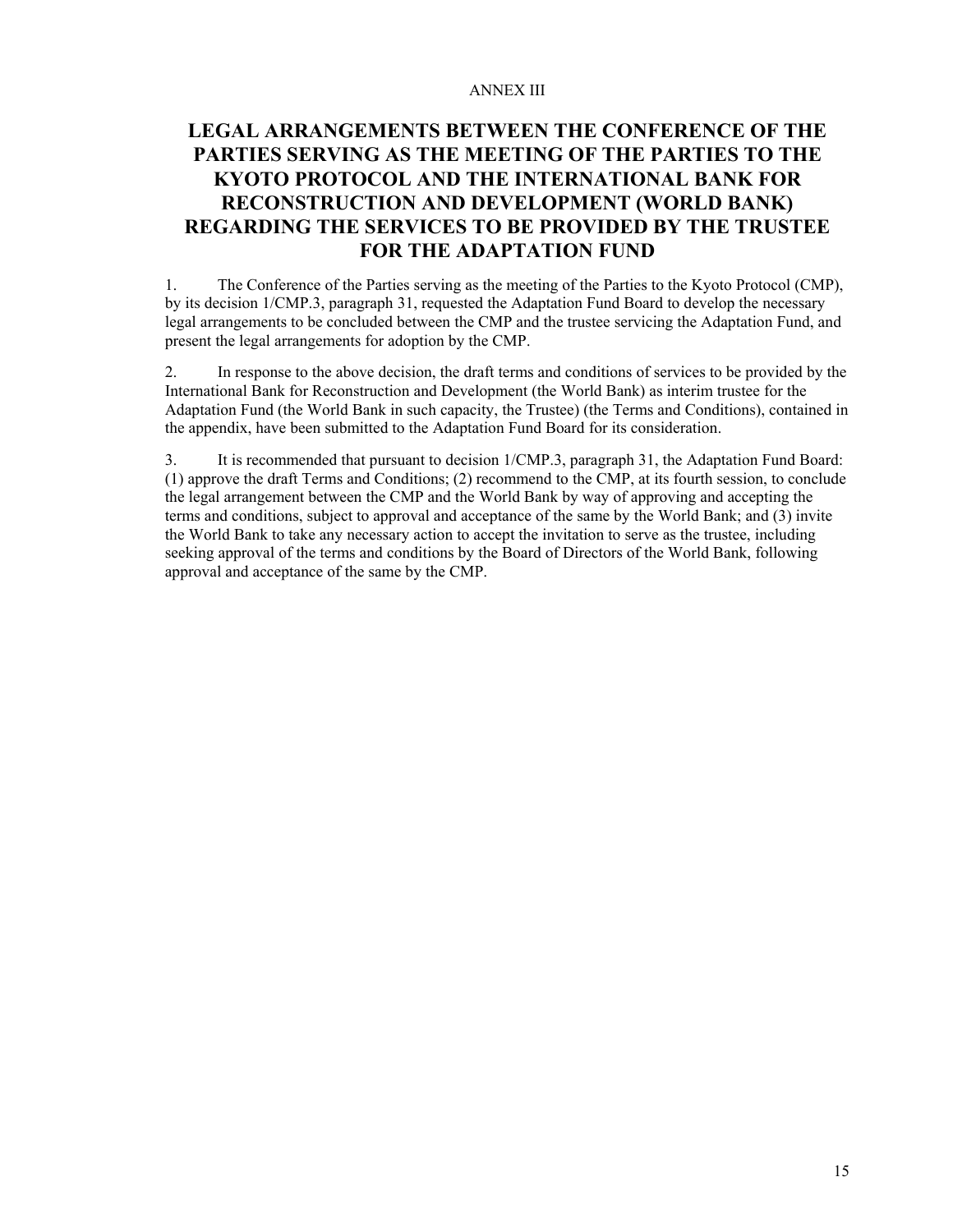#### APPENDIX

# **TERMS AND CONDITIONS OF SERVICES TO BE PROVIDED BY THE INTERNATIONAL BANK FOR RECONSTRUCTION AND DEVELOPMENT AS TRUSTEE FOR THE ADAPTATION FUND**

## **I. Recitals**

(a) A clean development mechanism (CDM) was established under Article 12 of the Kyoto Protocol to the United Nations Framework Convention on Climate Change (the Convention) (the Kyoto Protocol).

(b) The Conference of the Parties decided in its decision 10/CP.7 that an adaptation fund (the Adaptation Fund) shall be established to finance concrete adaptation projects and programmes in developing country Parties that are Parties to the Kyoto Protocol, as well as activities identified in decision 5/CP.7, paragraph 8.

(c) The decision was further endorsed by the Conference of the Parties serving as the meeting of the Parties to the Kyoto Protocol (CMP) through its decision 28/CMP.1.

(d) In decision 1/CMP.3, the CMP decided that the Adaptation Fund shall finance concrete adaptation projects and programmes that are country driven and are based on the needs, views and priorities of eligible Parties, and that the Adaptation Fund Board shall be established as the operating entity of the Adaptation Fund.

(e) The CMP, in its decision 1/CMP.3, invited the International Bank for Reconstruction and Development (the World Bank) to serve as the trustee for the Adaptation Fund (the World Bank in such capacity, the Trustee) on an interim basis, and requested the Adaptation Fund Board to present the necessary legal arrangements to be concluded between the CMP and the trustee, for adoption by the CMP at its fourth session.

(f) The CMP and the World Bank wish to conclude the legal arrangements necessary for the World Bank to serve as Trustee on an interim basis by way of adopting and accepting the terms and conditions of services to be provided by the Trustee on an interim basis (the Terms and Conditions) in the manner set forth below.

### **II. Terms and conditions**

#### **A. Role and responsibilities of the Trustee**

1. The World Bank shall act as the Trustee on an interim basis in accordance with the Terms and Conditions set forth herein.

2. The Trustee shall comply with the principles and modalities for operations stipulated in the relevant decisions of the CMP and decisions of the Adaptation Fund Board. The Trustee shall be closely consulted in the development of decisions, taken by the CMP or the Adaptation Fund Board after the effective date of the Terms and Conditions, which relate in any way to the functions of the Trustee performed or to be performed, and the Terms and Conditions stipulated below shall be applicable. The Trustee shall perform its functions under the Terms and Conditions in accordance with the applicable provisions of the World Bank's Articles of Agreement, by-laws, policies and procedures.

3. The CMP hereby: (1) confirms its designation, under its decision 1/CMP.3, of the Adaptation Fund Board as its designee and delegatee in respect of the Adaptation Fund, acting under the authority and guidance of the CMP, and (2) imbues the Adaptation Fund Board with the capacity, power and authority to render decisions and provide instructions, directions and guidance to the Trustee hereunder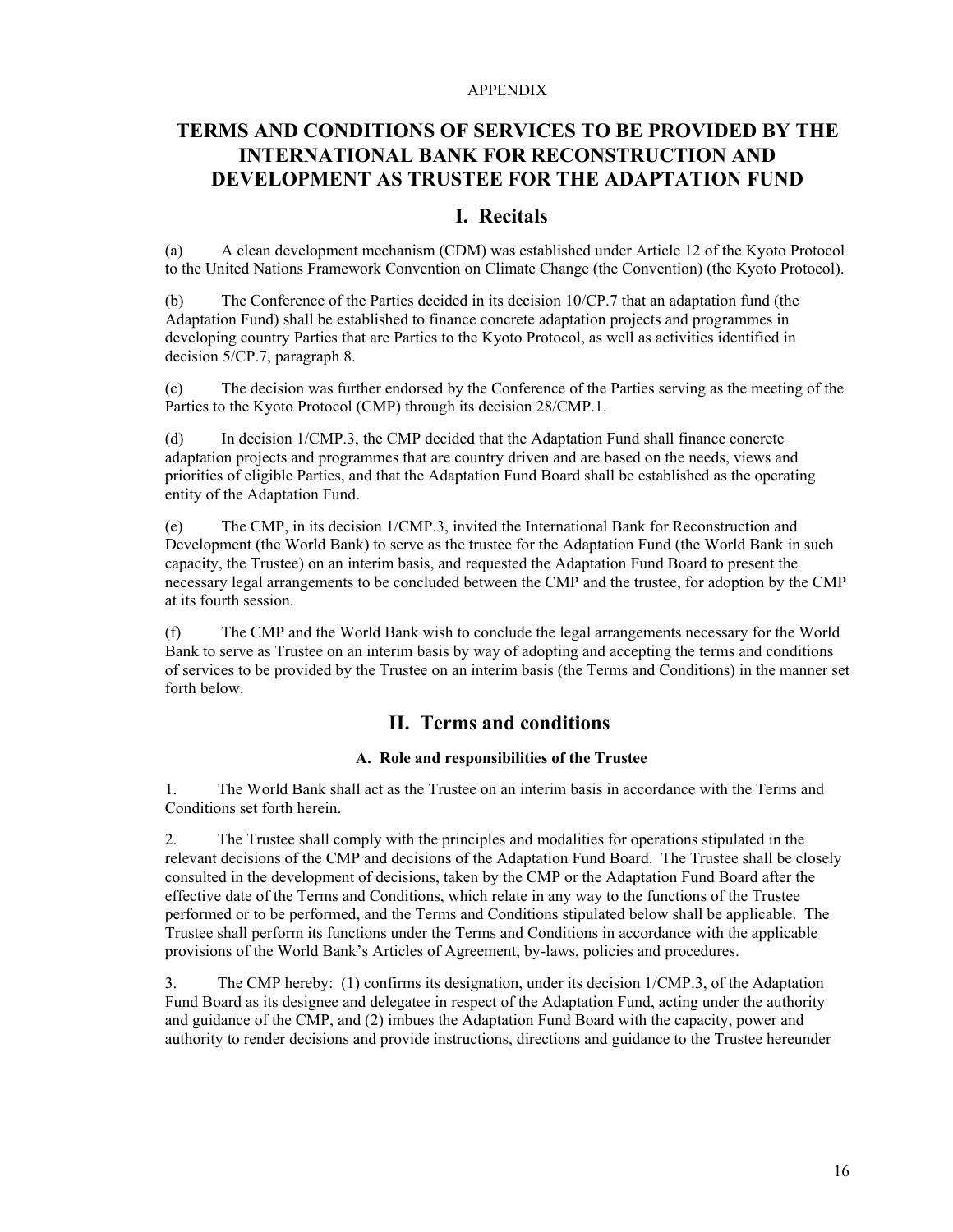and to cause to be effectuated the sale of certified emission reductions (CERs) collected as the share of proceeds for the Adaptation Fund pursuant to paragraphs 24, 25, 26, 27 and 28 below.

4. The Trustee, in the performance of its functions under the Terms and Conditions, shall be accountable to the Adaptation Fund Board.

5. Without prejudice to any other provisions of the Terms and Conditions, the Trustee shall, in performing its functions under the Terms and Conditions, act upon decisions, instructions, directions or guidance of the CMP or the Adaptation Fund Board (or such other person designated in writing by the Adaptation Fund Board for that purpose (Authorized Designee)), only if such decisions, instructions, directions or guidance are provided to the Trustee in writing. The Trustee shall not be responsible for inquiring or investigating if any decisions, instructions, directions or guidance of the Adaptation Fund Board or, as the case may be, any Authorized Designees, do not contravene an existing decision or act of the CMP, and shall have no liability for relying in good faith on any written decision, instruction, direction or guidance of the CMP, Adaptation Fund Board or any Authorized Designees, without further inquiry or investigation on its part or otherwise for any actions taken, or omitted to be taken, in good faith.

6. The CMP acknowledges that the Trustee may disclose information obtained by it in connection with its functions under the Terms and Conditions, if such disclosure is required or otherwise necessary in carrying out the services and activities set out herein, in accordance with the World Bank's policies and procedures.

7. The Trustee shall establish a trust fund for the Adaptation Fund (the Trust Fund), and shall hold in trust, as a legal owner, and administer the funds, assets and receipts, which constitute the Trust Fund, on behalf of the Adaptation Fund supervised and managed by the Adaptation Fund Board.

8. For the purpose of the monetization of CERs for the Adaptation Fund, the Trustee, in its capacity as agent of the CMP, is hereby authorized by the CMP to administer sales of CERs under the instructions, direction and guidance of the Adaptation Fund Board consistent with its responsibility for the monetization of CERs, pursuant to paragraphs 24, 25, 26, 27 and 28 below.

9. The Trustee shall be responsible only for performing those duties and responsibilities specifically and expressly set forth in the Terms and Conditions and shall not be subject to any other duties or responsibilities (express or implied), including, without limitation, any duties or obligations that might otherwise apply to a fiduciary or trustee under general principles of equity, trust or fiduciary obligations and/or any other legal or equitable principles. To the extent that sales of CERs are conducted by the Trustee pursuant to paragraphs 24, 25, 26, 27 and 28 below, the Trustee shall not be responsible for the legality, validity or enforceability of any such sales of CERs, the value obtained from such sales of CERs (including any reduction in the value of the CERs from the time they are credited to the CDM Account (as defined in paragraph 24 below) to the time such sales are consummated) or any expenses or liabilities incurred in connection with such sales.

10. The Trustee shall not be liable for any failure to carry out its obligations under the Terms and Conditions where such failure is a result of a Force Majeure Event and, for so long as such circumstances continue, shall be relieved of its obligations under the Terms and Conditions which it has been prevented from fulfilling as a result of that Force Majeure Event without liability; provided that the Trustee shall, notwithstanding that it is relieved from its obligations hereunder, take all reasonable and practical steps to minimize any loss and/or disruption resulting from any such Force Majeure Event. For the purpose of this paragraph, "Force Majeure Event" means any event beyond the reasonable control of the person affected including, without limitation, labour dispute, act of God, war, act or circumstance of terrorism, riot, civil commotion, malicious damage, accident, breakdown of essential computer software, hardware or system failure, fire, flood and/or storm and other unforeseen circumstances materially and adversely effecting the performance of the functions of the Trustee under the Terms and Conditions.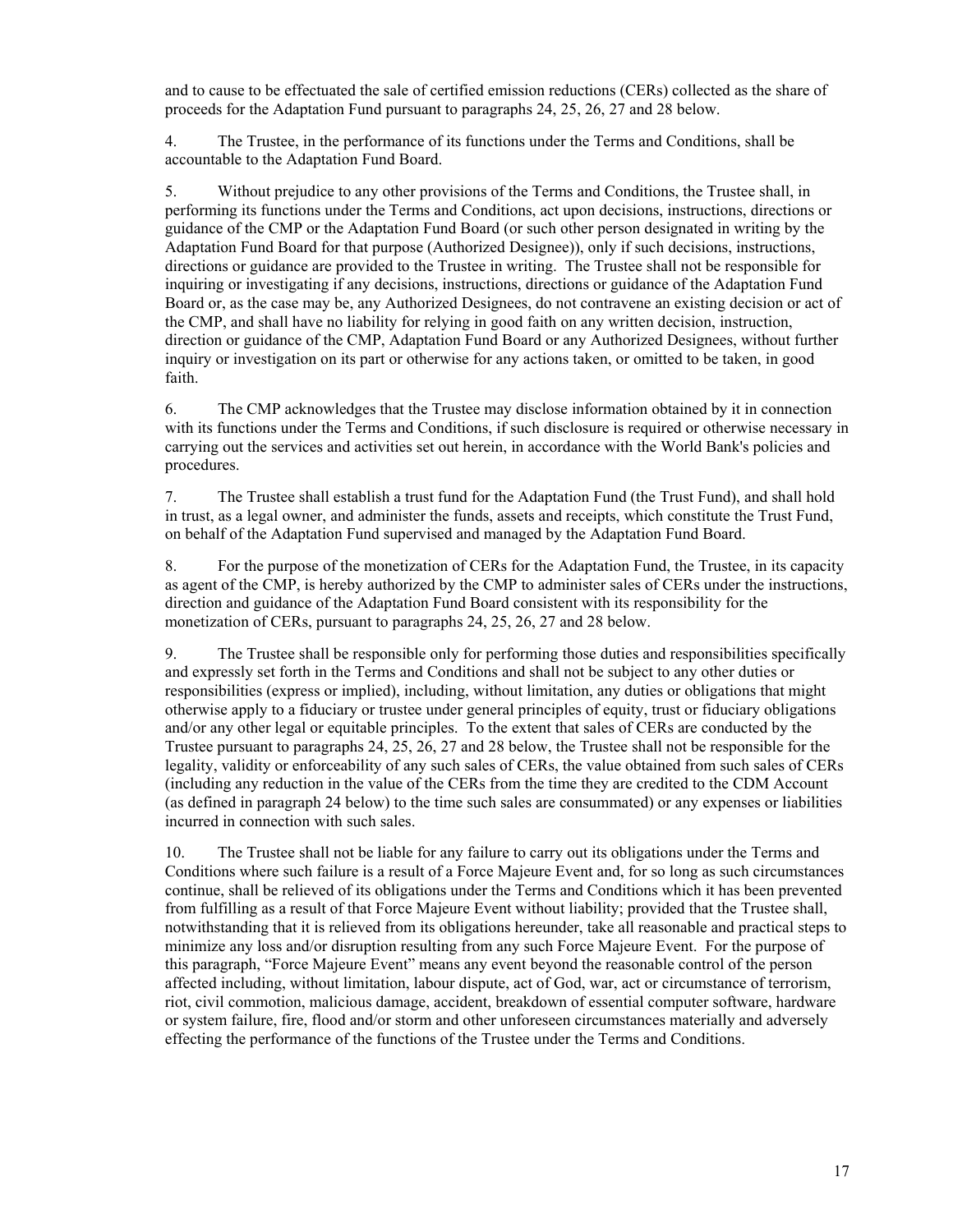11. The CMP acknowledges that the World Bank shall have the right to engage in any of the types of activities described in the Terms and Conditions for its own account or for the account of clients other than the Adaptation Fund whether acting as trustee, adviser or in any other capacity vis-à-vis such clients. The CMP agrees that the World Bank, in carrying out such activities for its own account or for the account of others, may decide to adopt approaches and courses of actions which differ from the approaches and courses of action that the Trustee decides to take in performing the services for the Adaptation Fund described in the Terms and Conditions. In engaging in such activities for its own account or for the account of others, the World Bank will put in place measures designed to avoid or mitigate conflicts of interest arising from its functions under the Terms and Conditions relating to the sale of CERs for the Adaptation Fund.

12. If a decision by the CMP or the Adaptation Fund Board after the effective date of the Terms and Conditions relates to the functions of the Trustee performed or to be performed under the Terms and Conditions, such decision shall be developed in close consultation with the Trustee. In the absence of such consultation with and the agreement of the Trustee, the Trustee shall not be bound by any decision of the CMP or the Adaptation Fund Board, to the extent that such a decision relates to the functions of the Trustee performed or to be performed under the Terms and Conditions.

13. The CMP agrees that the Trustee shall be fully indemnified, out of the assets held for the Adaptation Fund, including the Trust Fund resources, for any liabilities, claims, losses, costs and expenses, including attorneys' fees and expenses, incurred by the Trustee in connection with or in any way arising out of its activities as Trustee, including but not limited to any activities of the Trustee in connection with the sale or the facilitation of the sale of the CERs. Such indemnity shall not include any liabilities, claims, losses, costs or expenses incurred by the Trustee as a direct result of its own gross negligence or wilful misconduct.

14. The privileges and immunities accorded to the World Bank shall apply to the property, assets, archives, operations and transactions of the Trust Fund. Nothing in the Terms and Conditions shall be considered a waiver of any privileges or immunities of the World Bank under its Articles of Agreement or any applicable law, all of which are expressly reserved.

15. The CMP agrees that the Trustee shall be reimbursed annually from the assets held for the Adaptation Fund, including the Trust Fund resources, for the fees, costs and expenses incurred by it in connection with performing its functions under the Terms and Conditions, including, without limitation, the costs and expenses incurred in connection with the establishment and administration of the Trust Fund, the sale of CERs, and any and all services provided hereunder, including attorneys' fees and expenses, external auditors' costs, costs of insurance policies and relevant service providers' fees. For this purpose, the Trustee shall submit to the Adaptation Fund Board a proposal for mutual agreement for the services and activities to be provided by the Trustee and estimated fees, costs and expenses to carry out such services and activities for the initial and/or upcoming fiscal year, as applicable*.* Upon approval by the Adaptation Fund Board of such a proposal, the Trustee shall deduct and transfer the amount of the estimated fees, costs and expenses to its own account from the Trust Fund resources or such other assets held for the Adaptation Fund; provided that the amount of the fees, costs and expenses transferred shall be subject to an end of year adjustment based on actual costs and expenses incurred.

16. In order to enable the Trustee to carry out its functions enumerated in the Terms and Conditions, the Trustee shall be entitled to attend any meetings of the Adaptation Fund Board and, as an observer, any meetings of the CMP which may concern the operations and activities of the Adaptation Fund. Further, the CMP hereby requests the secretariat servicing the Adaptation Fund Board in accordance with decision 1/CMP.3, and the secretariat of the Convention (the UNFCCC secretariat), to cooperate fully with the Trustee.

#### **B. Administration of the Trust Fund**

17. The Trustee shall receive and hold in the Trust Fund any proceeds from the sale of CERs conducted pursuant to paragraphs 24, 25, 26, 27 and 28 below. If requested by the Adaptation Fund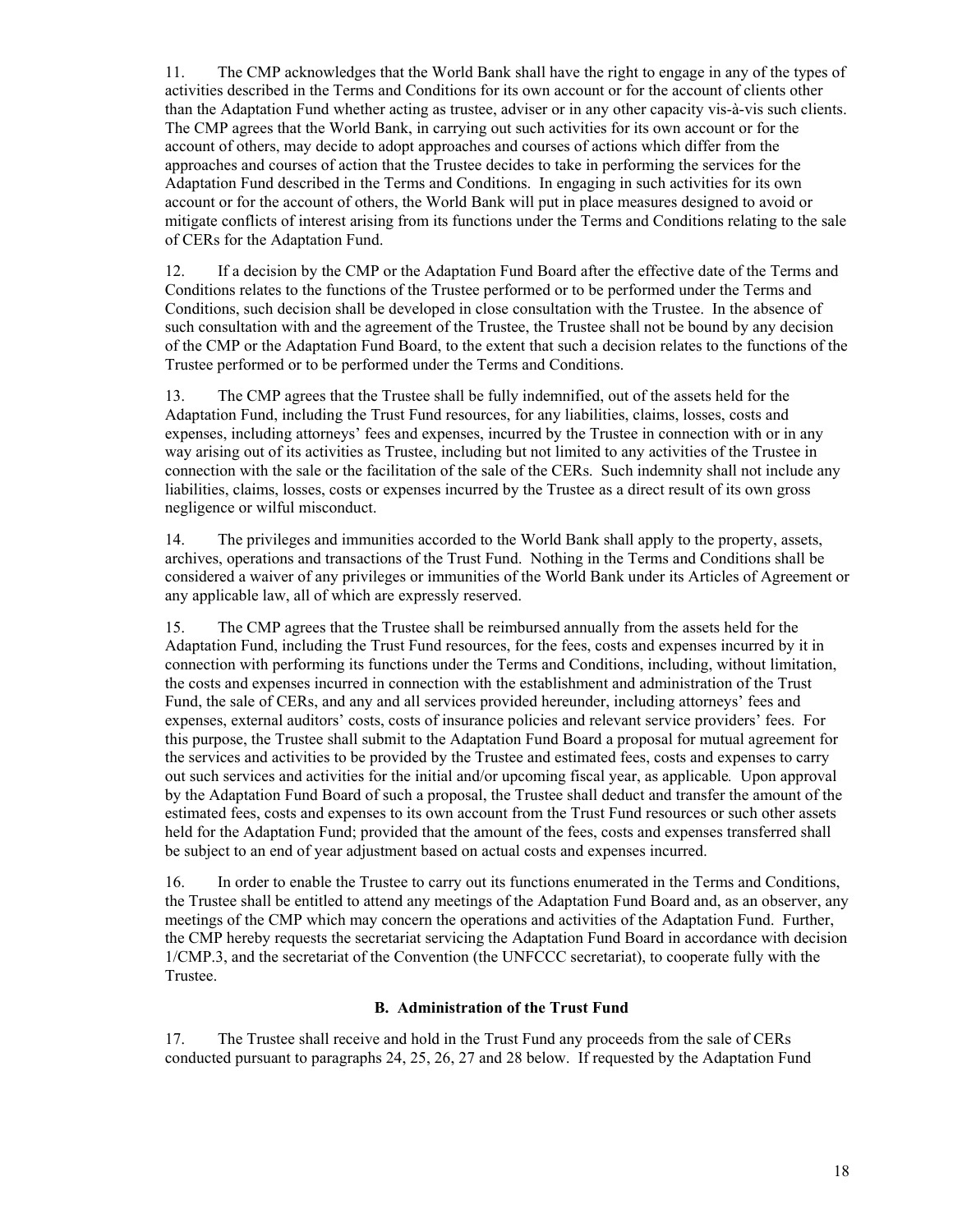Board, the Trustee may accept, on terms mutually agreed between the Trustee and the Adaptation Fund Board, contributions from donors to support the operations of the Adaptation Fund. For the avoidance of doubt, no CERs shall be held in the Trust Fund.

18. Subject to paragraphs 2 and 12 above, the Trustee shall administer the funds, assets and receipts of the Trust Fund only for the purpose of, and in accordance with, the Terms and Conditions and the relevant decisions of the CMP and the Adaptation Fund Board.

19. In accordance with decision 1/CMP.3, paragraph 21, and in conformity with the administrative and investment arrangements of the Trustee, the Trustee shall hold the funds, assets and receipts that constitute the Trust Fund separate and apart from the funds of the World Bank. The Trustee shall establish and maintain separate records and accounts to identify the resources of the Trust Fund, the commitments financed out of the Trust Fund, and the receipts and transfers of funds in the Trust Fund.

20. The Trustee shall invest the funds held in the Trust Fund, pending their transfer under paragraphs 15 and 22, in accordance with the Trustee's policies and procedures for the investment of trust funds administered by the World Bank, including commingling of the resources of the Trust Fund for administrative and investment purposes with other trust fund assets maintained by the World Bank. The commingling of Trust Fund resources for administrative and investment purposes should not affect the amount of resources from proceeds of CER monetization available in the Trust Fund for transfer of funds for Adaptation Fund operations, activities, projects and programmes. The Trustee shall credit all income from such investment to the Trust Fund to be used for the same purposes as other funds held in the Trust Fund. The CMP acknowledges that no warranty is given by the Trustee as to the performance or profitability of the investment of the funds held in the Trust Fund.

21. The funds held in the Trust Fund may be freely exchanged by the Trustee into other currencies as may facilitate their administration and transfer.

22. The Trustee shall, subject to the availability of resources held in the Trust Fund, record commitments and make transfers of funds from the Trust Fund in the manner agreed between the Trustee and the Adaptation Fund Board, only at, and in accordance with, the written direction provided to the Trustee by the Adaptation Fund Board or any Authorized Designee. Upon the transfer of funds, the Trustee shall not have any responsibility for the use of the Trust Fund funds transferred and activities carried out therewith, including but not limited to any responsibility with respect to supervising, monitoring, reporting on or verifying activities carried out with the Trust Fund funds transferred by the Trustee herein.

23. The Trustee shall prepare and furnish the Adaptation Fund Board with financial reports of the Trust Fund annually (or at any other such frequency agreed between the Trustee and the Adaptation Fund Board), and provide records and accounts of the Trust Fund for audit by its external auditors annually (or at any other such frequency agreed between the Trustee and the Adaptation Fund Board), in accordance with the policies and procedures of the Trustee. Furthermore, the Trustee shall prepare and furnish the Adaptation Fund Board with reports on the sale of the CERs for the Adaptation Fund and on the status of commitments and transfers of Trust Fund funds annually (or at any other such frequency agreed between the Trustee and the Adaptation Fund Board).

#### **C. Sales of certified emission reductions**

24. The CMP hereby authorizes the sale of CERs from the account established and maintained at the CDM registry for the Adaptation Fund to hold and transfer CERs collected as the share of proceeds to assist in meeting the costs of adaptation in accordance with Article 12, paragraph 8 of the Kyoto Protocol (the CDM Account) in the manner set forth hereunder.

25. The sale of CERs from the CDM Account shall be administered under the instructions, direction and guidance of the Adaptation Fund Board consistent with its responsibility to supervise and manage the Adaptation Fund and for the monetization of the CERs.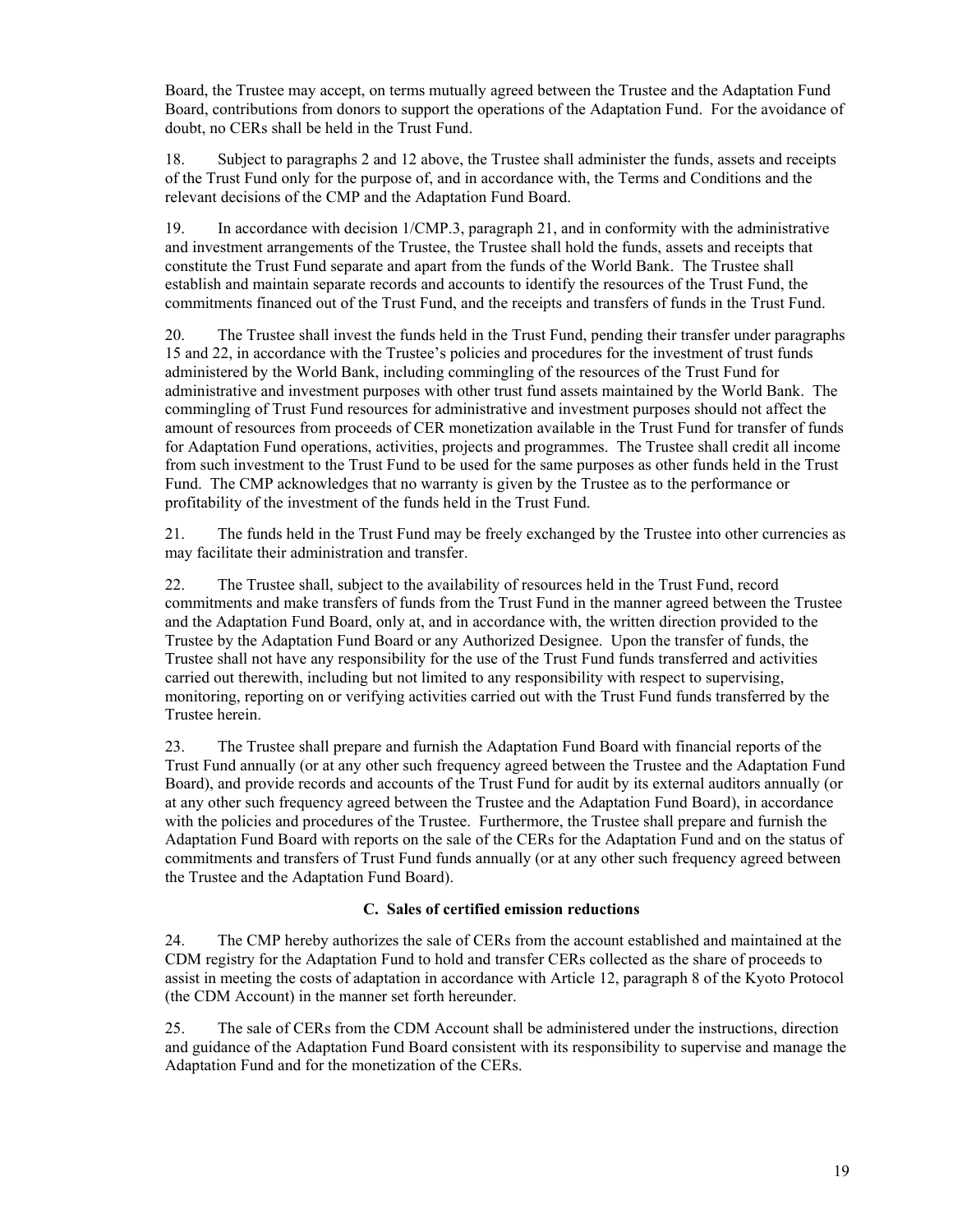26. Pursuant to the authority provided under paragraph 3 above, the Adaptation Fund Board may cause to be entered into any and all contracts necessary for the sale of CERs from the CDM Account by granting to the Trustee any necessary power of attorney on behalf of the CMP, so that the Trustee may execute contracts of sale with the relevant third party CER purchasers and such other contracts necessary in connection with the sale or the facilitation of the sale of CERs, at the direction of the Adaptation Fund Board pursuant to paragraph 28 below.

27. Pursuant to the authority provided under paragraph 8 above, and in furtherance of paragraphs 24, 25 and 26 above, the Trustee may, at the direction of the Adaptation Fund Board pursuant to paragraph 28 below: (1) cause the transfer of the title to the CERs to the relevant third party purchasers upon receipt of payment in respect of the transfer; (2) enter into arrangements with the CDM Registry Administrator to effectuate such transfers of CERs; (3) engage with relevant service providers for the purposes of execution, clearance, settlement and other logistic matters in connection with the sale or the facilitation of the sale of CERs; and (4) take other such actions as necessary to effectuate the sale of CERs for the benefit of the Adaptation Fund.

28. Sale of CERs and transfers of title in respect of such sales pursuant to paragraphs 24, 25, 26 and 27 above shall be effected by the Trustee only in accordance with the guidelines agreed in writing between the Trustee and the Adaptation Fund Board.

#### **D. Dispute Resolution: Notices**

29. The CMP and the Trustee shall, to the extent possible, strive to resolve promptly and amicably questions of interpretation and application of the Terms and Conditions and settle any disputes, controversy, or claim arising out of or relating to the Terms and Conditions.

30. Any dispute, controversy or claim arising out of or relating to the Terms and Conditions, which has not been settled by agreement between the CMP and the Trustee, shall be submitted to arbitration in accordance with the Arbitration Rules of the United Nations Commission on International Trade Law (UNCITRAL) in force on the effective date of the Terms and Conditions, and the following provisions: (1) the appointing authority shall be the Secretary-General of the Permanent Court of Arbitration; and (2) the language of the arbitral proceedings shall be English.

31. Any arbitral award under paragraph 30 above shall be final and binding upon the CMP and the Trustee. The provisions set forth in paragraphs 29 and 30 above shall be in lieu of any other procedure for the settlement of disputes between the CMP and the Trustee.

32. Any notice or request required or permitted to be given or made under the Terms and Conditions and any other agreement between any of the parties contemplated by the Terms and Conditions shall be in writing. Any such notice or request shall be deemed to have been duly given or made once it has been delivered by hand, mail, facsimile or, if so designated by the Parties, by other electronic means, to the World Bank or the UNFCCC secretariat, in case of the CMP, to which it is required or permitted to be given or made at such party's address designated by notice to the World Bank or the UNFCCC Secretariat, in case of the CMP, giving such notice or making such request. Deliveries made by facsimile or other electronic means shall also be confirmed by mail.

#### **E. Amendment and termination**

33. Any amendment to the Terms and Conditions shall become effective only upon approval and acceptance by the CMP and the World Bank.

34. The Trustee's role as trustee servicing the Adaptation Fund under the Terms and Conditions shall be automatically terminated three months after the sixth session of the CMP, unless the CMP and the Trustee affirmatively agree in writing to extend beyond this date the term of the Trustee's services under the Terms and Conditions.

35. Notwithstanding paragraph 34 above, the CMP may at any time terminate the appointment of the Trustee as trustee servicing the Adaptation Fund under the Terms and Conditions. The Trustee's role as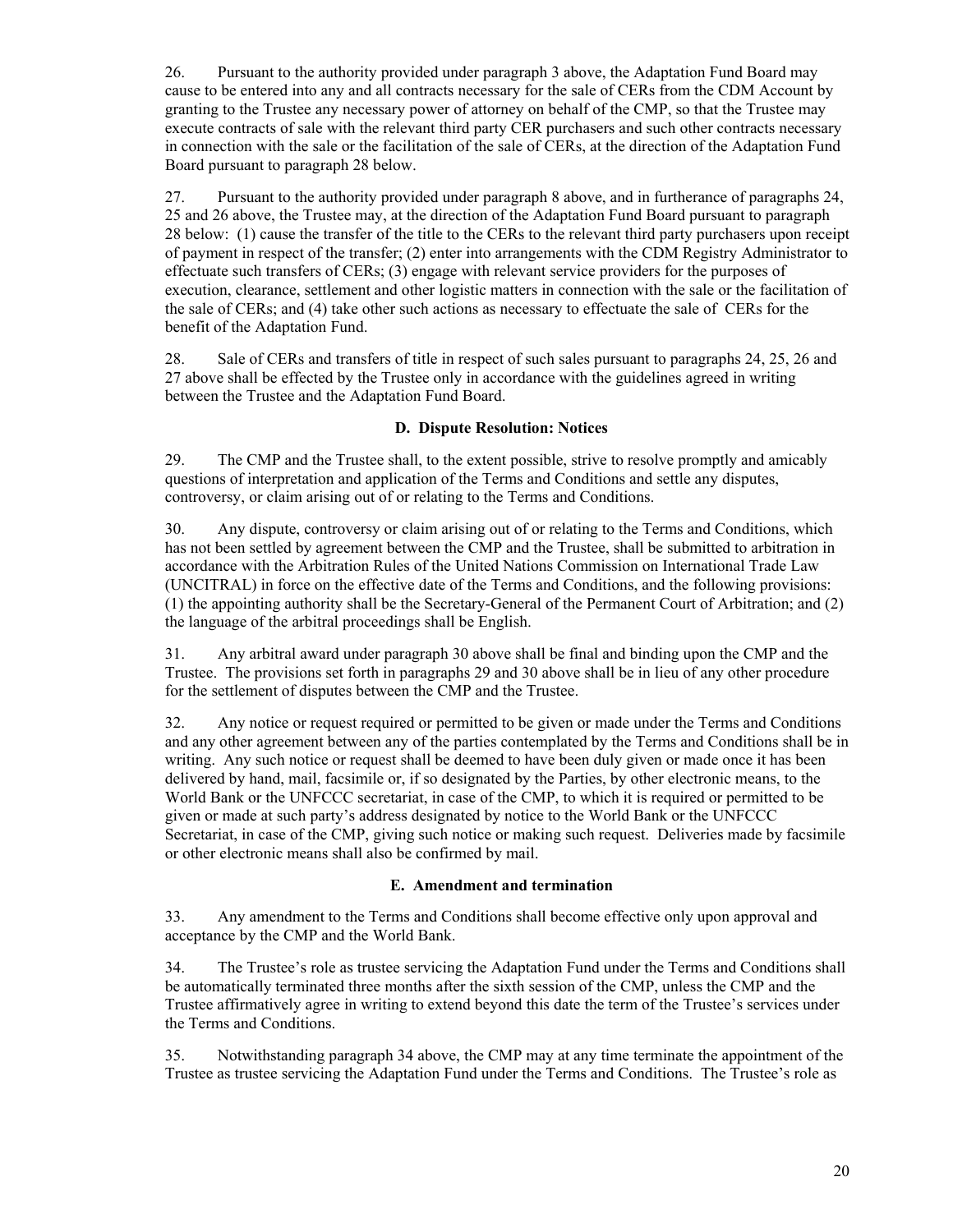trustee servicing the Adaptation Fund shall be terminated three months after receipt by the Trustee of notice in writing of the termination of the appointment.

36. Notwithstanding paragraph 34 above, the Trustee may at any time terminate its role as trustee servicing the Adaptation Fund by giving the CMP notice in writing no less than three months prior to any session of the CMP. The Trustee's role as trustee servicing the Adaptation Fund shall be terminated immediately after the session of the CMP which immediately follows the notice by the Trustee. In the event that no session of the CMP is held within 12 months of the Trustee giving notice, however, the Trustee's role shall be terminated 12 months after the Trustee has given notice.

37. Following termination of the Trustee's role as trustee servicing the Adaptation Fund pursuant to paragraphs 34, 35 or 36 above, the Trustee shall carry on no business for the Adaptation Fund except for the purpose of winding up its affairs. The Trustee shall take all necessary action for winding up its affairs in an expeditious manner, and for meeting the commitments already made by the Trustee and the transfer of any remaining funds, assets and receipts in the Trust Fund, as directed by the Adaptation Fund Board. The CMP hereby mandates that in such circumstances the Adaptation Fund Board shall provide such direction to the Trustee without undue delay. All of the powers and rights of the Trustee under the Terms and Conditions, including the right to be reimbursed for the fees, costs and expenses incurred under paragraph 15 above, shall continue until the affairs of the Trustee have been wound up.

#### **F. Effectiveness**

38. The Terms and Conditions shall become effective and constitute agreement between the CMP and the World Bank upon decisions by the CMP and the World Bank to adopt and accept the Terms and Conditions.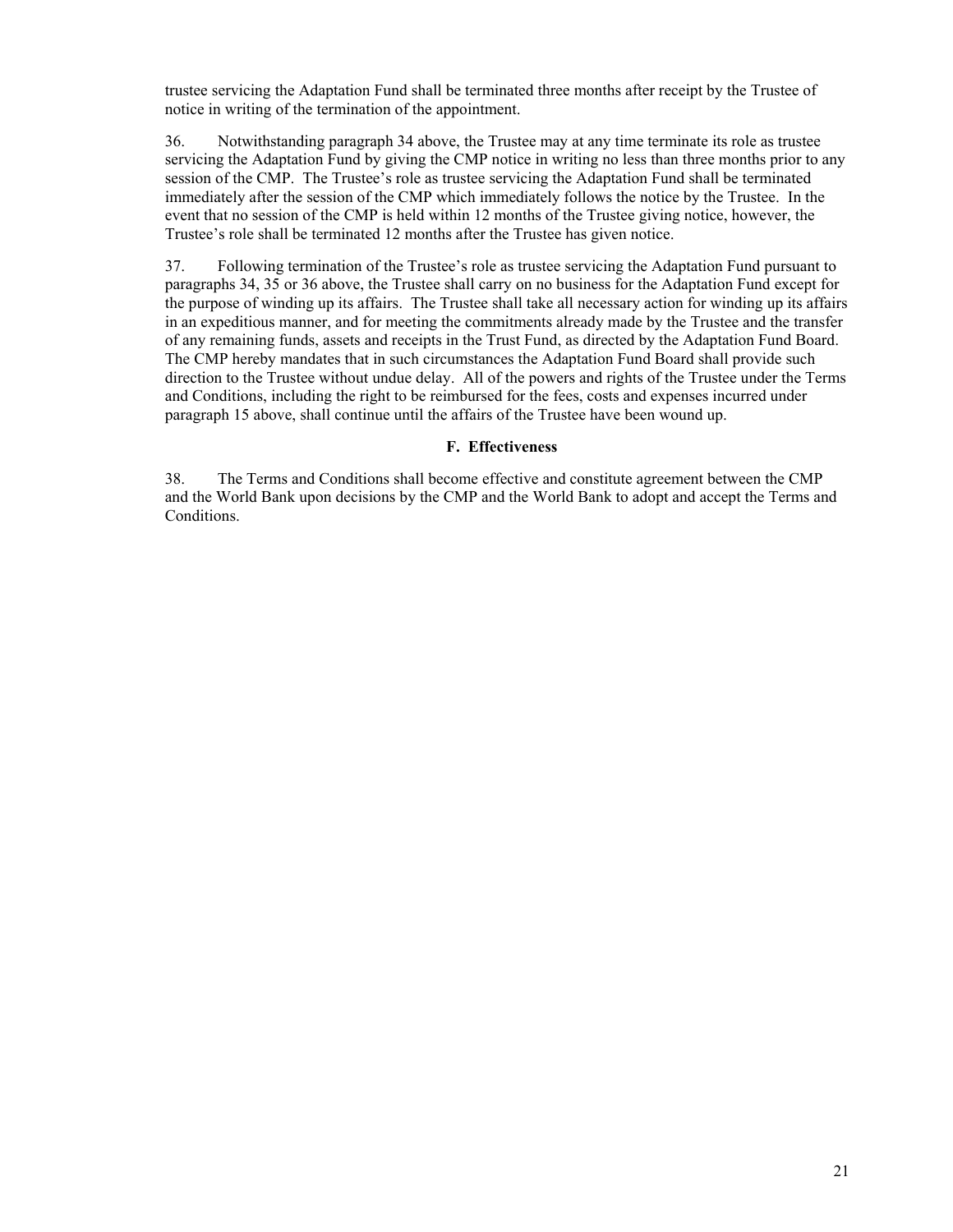### **Strategic Priorities, Policies and Guidelines of the Adaptation Fund**

### **I. Background**

1. The Conference of the Parties decided by its decision 10/CP.7 to establish an adaptation fund (the Adaptation Fund) to finance concrete adaptation projects and programmes in developing country Parties that are Parties to the Kyoto Protocol, as well as activities identified in decision 5/CP.7, paragraph 8. The decision was further endorsed by the Conference of the Parties serving as the meeting of the Parties to the Kyoto Protocol (CMP) through its decision 28/CMP.1.

2. In decision 5/CMP.2, Parties agreed on guiding principles and modalities. Parties further agreed in decision 1/CMP.3 that the Adaptation Fund Board shall be established as the operating entity of the Adaptation Fund.

3. This document sets out the strategic priorities, policies and guidelines for the Adaptation Fund, developed by the Adaptation Fund Board as requested by Parties in decision 1/CMP.3, paragraph 5 (a).

4. The strategic priorities, policies and guidelines set out in this document form the basis upon which the operational policies and guidelines shall be developed to enable eligible Parties to access resources from the Adaptation Fund.

### **II. Strategic priorities**

- 5. In accordance with decision 1/CMP.3, paragraphs 1 and 2, the Adaptation Fund shall:
	- (a) Assist developing country Parties to the Kyoto Protocol that are particularly vulnerable to the adverse effects of climate change in meeting the costs of adaptation;
	- (b) Finance concrete adaptation projects and programmes that are country driven and are based on the needs, views and priorities of eligible Parties.

6. In accordance with decision 5/CMP.2, paragraph 2 (c), projects and programmes funded under the Adaptation Fund should also take into account, inter alia, national sustainable development strategies, poverty reduction strategies, national communications and national adaptation programmes of action and other relevant instruments, where they exist.

7. In developing projects and programmes to be funded under the Adaptation Fund, eligible Parties should consider the guidance provided in decision 5/CP.7, paragraph 8, and, where necessary, further information included in reports from the Intergovernmental Panel on Climate Change and information generated under the Nairobi work programme on impacts, vulnerability and adaptation to climate change.

8. In developing projects and programmes, special attention shall be given by eligible Parties to the particular needs of the most vulnerable communities.

### **III. Strategic policies and guidelines**

9. The operational principles and modalities that shall guide the provision of assistance by the Adaptation Fund to eligible Parties shall be consistent with decision 5/CMP.2, paragraphs 1 and 2.

10. Eligible Parties to receive funding from the Adaptation Fund are understood as developing country Parties to the Kyoto Protocol that are particularly vulnerable to the adverse effects of climate change including low-lying and other small island countries, countries with low-lying coastal, arid and semi-arid areas or areas liable to floods, drought and desertification, and developing countries with fragile mountainous ecosystems.